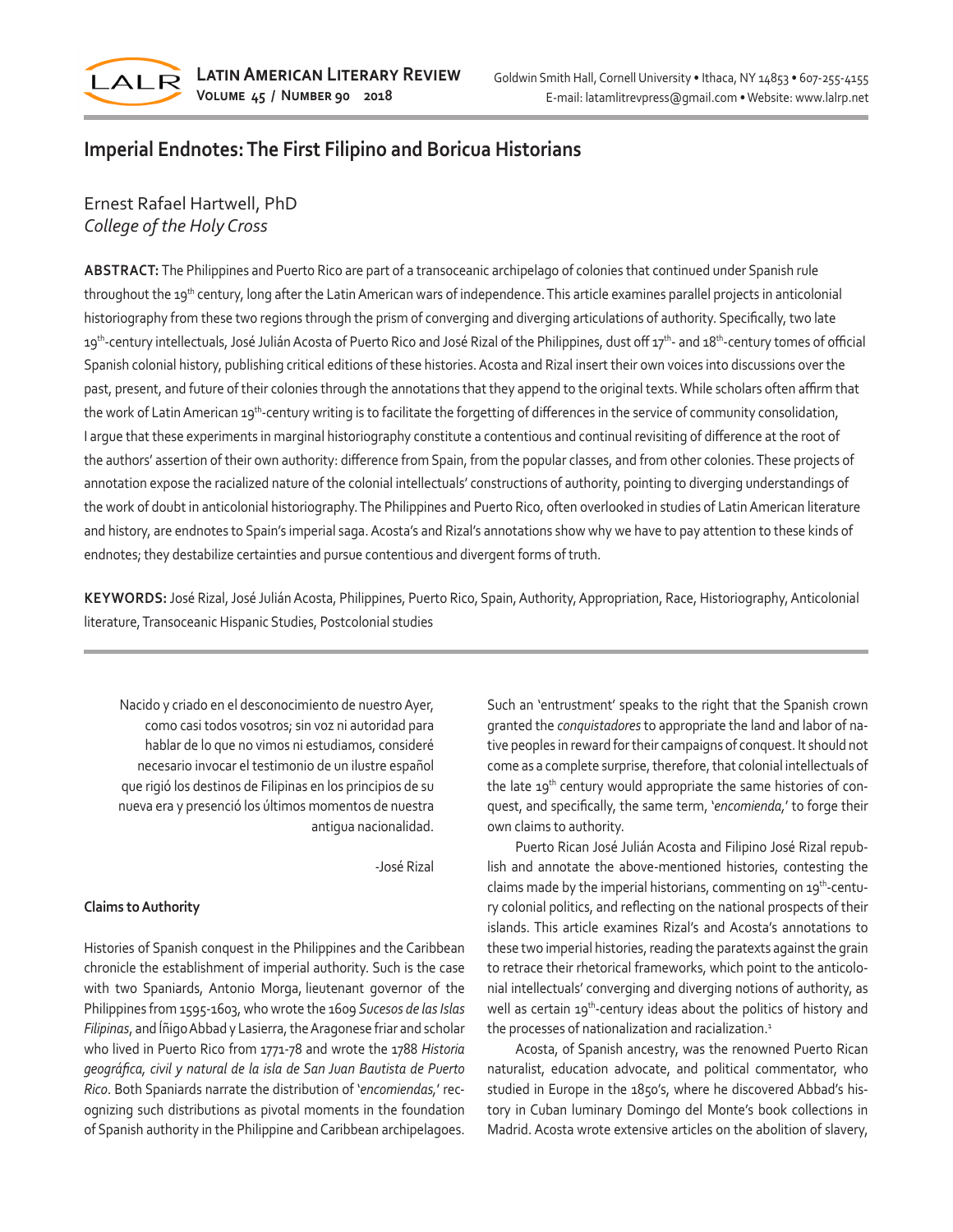ran a printing company that distributed important works of science, history, and literature throughout Puerto Rico, struggled for educational reforms and abolition in the *Junta de Reformas* in Madrid in 1865, and was incarcerated by the colonial government in 1868 for suspicion of subversion. Acosta was an 'autonomista,' which implied that his anticolonial writing critiqued the empire, but he did not support either a violent revolution or full Puerto Rican independence. He sought autonomy for Puerto Rico from within a reformed Spanish state.<sup>2</sup>

José Rizal was the writer and Philippine national hero of Malay and Chinese ancestry, who discovered and transcribed Morga's manuscript at the British Museum in the 1880's. Rizal, a 19<sup>th</sup>-century "Renaissance man," wrote novels, poetry, and political commentary, practiced ophthalmology, opened an elementary school, and collaborated with European orientalists and botanists, before being executed by the Spanish for inspiring a revolution that he never fully endorsed. Rizal's political platform was less defined than Acosta's with regards to reform versus revolution. Rizal doubted the prospects of revolution due to his perception of his compatriots as not yet fit to rule, fearing their reign might end up bloodier than the Spanish one. However, he insisted that the Philippines could not continue under Spanish rule; through their cruelty and corruption, the Spanish were forcing the Filipinos toward a revolution that they were not yet ready to execute.<sup>3</sup>

Acosta republishes Abbad's 1788 history in 1866, while Rizal republishes Morga's 1609 chronicle of discovery and conquest in 1889. Acosta's endnotes are frequently longer than the chapter they comment, and incorporate scientific specification, correction, and extrapolation of Abbad's history.4 Unlike Acosta's endnotes, which follow each chapter, Rizal's footnotes divide the page in two, interrupting the reading and promoting a visual and verbal struggle over the content and page space of the history text. Both Acosta's and Rizal's annotations engage in strategic and contentious interactions with the words and ideas contained in the histories they reprint and recirculate.

Acosta and Rizal both take issue, for example, with the historical practice of *encomienda* and also the word itself, which Acosta and Rizal find misleading, even perhaps violently so. Acosta, on the one hand, resorts to quotes from a Spanish contemporary of his, the quotes asserting that the term is disingenuous and that such a duplicity embodies the violence and greed at the core of the project of conquest. Rizal, on the other hand, claims that the verb *encomendar* works like the verb 'to pacify;' both have an ironic function. To entrust means to sack and exploit, while to pacify means to wage war. Through these pithy annotations and many others like them, Acosta and Rizal comment on the violent foundations of imperialism, critique imperial historiography as a disingenuous device of fabricating power, and above all, assert their capability and duty to make such comments and critiques. Through the footnotes, they assert their own authority to weigh in on the history of imperialism, to enact changes on the colonial status quo, and to participate in the designing of their future nations.

This article subtly, yet definitively diverges from previous historical and literary analyses of these two projects in anticolonial historiography, the two of which have not yet been compared in any published study. Gervasio García and María Teresa Cortés Zavala are fundamental scholars of Acosta's historiographical notes. García argues that Acosta's project implied writing history to evade censorship; Acosta uses Abbad's voice, reframed and resignified through the endnotes, to express Acosta's own political views, his annotated text thus being the 'first history of Boricua authorship' (9).<sup>5</sup> Cortés Zavala builds off García's argument and asserts that through his annotations, Acosta constructs a 'Puerto Rican memory,' that combats forms of determinism, or the idea that Puerto Ricans are lazy and stupid due to the climate and topography of their island. Acosta's Puerto Rican memory emphasizes, according to Cortés Zavala, that crises of economics and education are the sources of Puerto Rican hardship, and that reforms in economics and education will bring Puerto Rico toward modernity and development (139).

Ambeth Ocampo and Cristopher Schmidt-Nowara offer similarly important insights on Rizal's annotations of Morga's *Sucesos*. Ocampo, who called the republished version of the *Sucesos,* the 'first Philippine history from the viewpoint of a Filipino,' stresses that Rizal uses history as a weapon against friar abuses and imperial corruption. Ocampo concludes that Rizal stretches the truth and relies more on imagination than historical evidence (186-9). Schmidt-Nowara, however, finds that the value of Rizal's project outweighs its shortcomings; it represents an effort to assert Filipinos' authority over their own history, which Spaniards had tried to monopolize (180-1).

Rizal's and Acosta's annotations highlight their takes on authority and how authority can be constructed through historiography. García and Ocampo argue that Rizal's and Acosta's notes are authoritative in that they are 'first histories from Puerto Rican/Filipino writers.' The challenge of this article is to question each term of these parallel assertions. The first subsection, 'Appropriation of Authority,' asks what does it mean to be first, and are Acosta and Rizal in fact 'first'? The second section 'Racialization and Authority' asks the question, how do they construct Puerto Rican and Filipino identities, and what is the relationship between nation and race within these constructions? And, the third and final section, 'Historiographies of Doubt,' poses the question, how does one write a history of a people left out of traditional forms of history? Understanding these contentious and continuous processes—appropriation, racialization, and historiography—allows us to identify Acosta and Rizal's take on authority, how it can be claimed, whom they have authority over, and the ethical stakes of claiming such authority.

 'What is authority?' Hannah Arendt asks in an essay with which Jacques Rancière dialogues through his concept of the 'distribution of the sensible.' On the one hand, Arendt asserts that authority speaks to a stable and necessarily hierarchical distribution of agency within a certain community, within which persuasion is impossible and coercion is unnecessary (2). Arendt's notion inspires one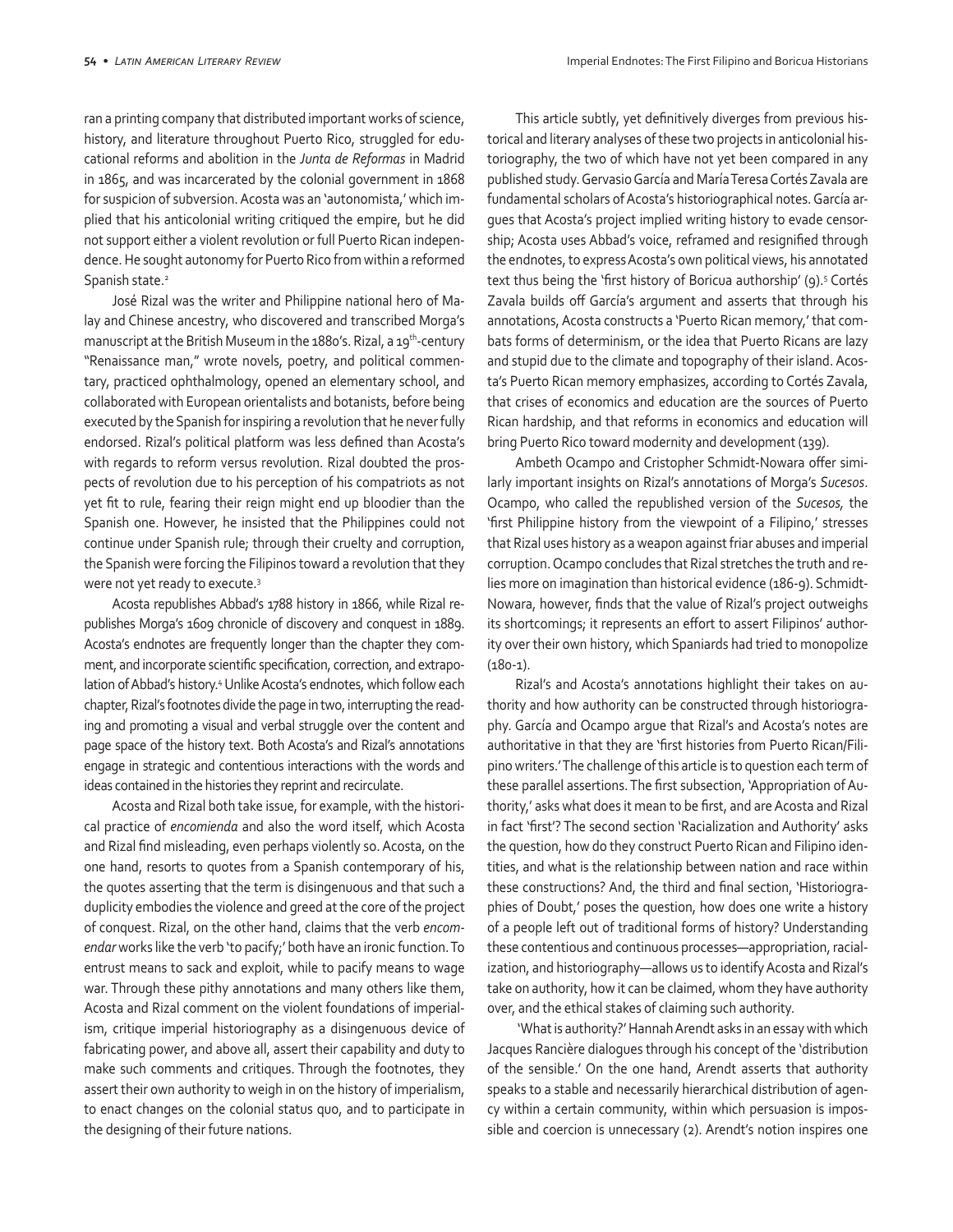to ask, in order to critique authoritarian forms of rule, must anticolonial writers act in an authoritarian manner? Must they perpetuate some forms of hierarchy to critique other forms of it? Jacques Rancière dialogues with this idea with his concept of the 'distribution of the sensible,' which asserts that within a given community, the ability to sense, say, and do is finite, and therefore unevenly distributed among those who live in the community. This expounds upon the idea from Plato's *Republic* that the peasant cannot participate in politics because he does not have enough time to do so. Rancière notes that certain events—including technological advances, war, art, and literature—can intervene and, in a sense 'redistribute' the predetermined shares (from French '*partage*' or 'share' which Rancière uses in the text's original French) of aesthetic capability and authority to say and do within a specific socio-political order or hierarchy (12).

The issues of authority, its distribution, its transformations, and its permanence are of utmost importance when analyzing 19<sup>th</sup>century anticolonial writing of the Caribbean and the Philippines, which considered the possible directions of these frustrated countries, the contours of their communities, and the political and social structures that should govern them. Thus arise some central questions of this article: in dialogue with Foucault's concepts of 'race war' and 'counterhistory,' can annotations to history act as a catalyst for such a redistribution of authority? How? And, at the cost of whom? That is to say—and here I implicitly dialogue with Angel Rama's concept of "the lettered city"—when authority is or is not redistributed through the written commenting of history, who gains a voice and who remains without one? What is the relationship between these historiographical processes and the prospects of nationhood? Do Acosta's and Rizal's annotations call for the conjuring of community and/or nation through the forgetting of alterity, through the constant revisiting of dissimilarity, or through the violent elimination of difference?

In the pages that follow, I underline and examine seminal connections and divergences in intellectual production between Spain's remaining colonies of the late 19th century while contributing to the growing field of transoceanic studies of the Spanish colony.<sup>6</sup> In the process, I posit nuanced forms of considering postcolonial historiography, in the context of regions not frequently examined in postcolonial studies. This allows the article to propose conclusions about interplay of race and authority in early nationalist writings of the Philippines and Puerto Rico, while extending invitations to further study with regards to these transoceanic networks of anticolonial agency.

In the end, I argue that Acosta insists on bringing the history closer to a notion of truth through his annotations, while Rizal asserts the need to destabilize history, by planting doubt in the discourses it disseminates, gestures informed by diverging takes on the role race plays in colonial politics. I conclude that in both projects, authority manifests itself in the ability to use supplementation to transform and preserve a text, community, law, or idea.

By adding extra, dangerous information to a text or concept that had previously been considered to be whole, one exerts control, asserts one's expertise, and dislodges fixed relations. By doing so, these supplementary notes promote contentious preservation, as opposed to complete upheaval. This affinity towards contentious preservation illustrates paradoxically both Rizal's and Acosta's wariness toward violence, as well as some of their most violent and exclusive forms of thinking.

#### **Context: Transoceanic** *desencuentros***<sup>7</sup>**

Before proceeding to the textual analysis, we must establish the basis for comparison, the transoceanic historical proximities and divergences between Puerto Rico and the Philippines. These colonies were two of Spain's last three remaining major overseas colonies after the Latin American wars of independence, before being shuttled into the United States' sphere of neocolonial governance in 1898. That said, they are marked by decisively differing economic, linguistic, and racial realities, which inform the content, structure, and strategic approach of the annotations.

The differences in linguistic and racial realities between the Philippines and the Caribbean cannot be fully understood without first addressing the diverging economic systems that developed in both regions. The Caribbean was conquered and settled by Spaniards in the  $15<sup>th</sup>$  and  $16<sup>th</sup>$  centuries in large part due to the economic opportunities it offered them through agriculture and mining. These industries were sustained centrally through the forced labor of *Indio* populations, and later African slavery. In the early 19<sup>th</sup> century, the success of the Latin American wars of independence led Spain, newly depleted in territorial expanse and economic strength, to prioritize its economic apparatus in Cuban and Puerto Rican agriculture. This led to a dramatic uptick in the African slave trade, aimed at buffering Spain's losses of economic growth and trade partners as a result of the Wars of Independence (Schmidt-Nowara 1999, 4). Puerto Rican intellectuals in large part pushed for the abolition of slavery and the push for a free and educated work force. In economic terms, these creole elites believed 'that an immediate transition to free labor would benefit the island's sugar sector' (Schmidt-Nowara 1999, 7). In social terms, they identified the practice of slavery as cruel and hindering the process of educating and modernizing Puerto Rico (Cortés Zavala 18-21). On the other hand, they also feared that the growing Afro-Caribbean population could lead to slave uprisings like those of Haiti, Barbados, and Guyana among others, fresh in their Caribbean memory from a few decades earlier (Schmidt-Nowara 1999, 41).

The economic system that involved the Philippines was dramatically different. For centuries, the Philippines had served Spain as a gateway to the East, a site where Asian spices and silk could be exchanged for Mexican gold.<sup>8</sup> Broadly, the Philippines was not exploited agriculturally, which led to both its native populations and languages surviving, as opposed to those of the Caribbean.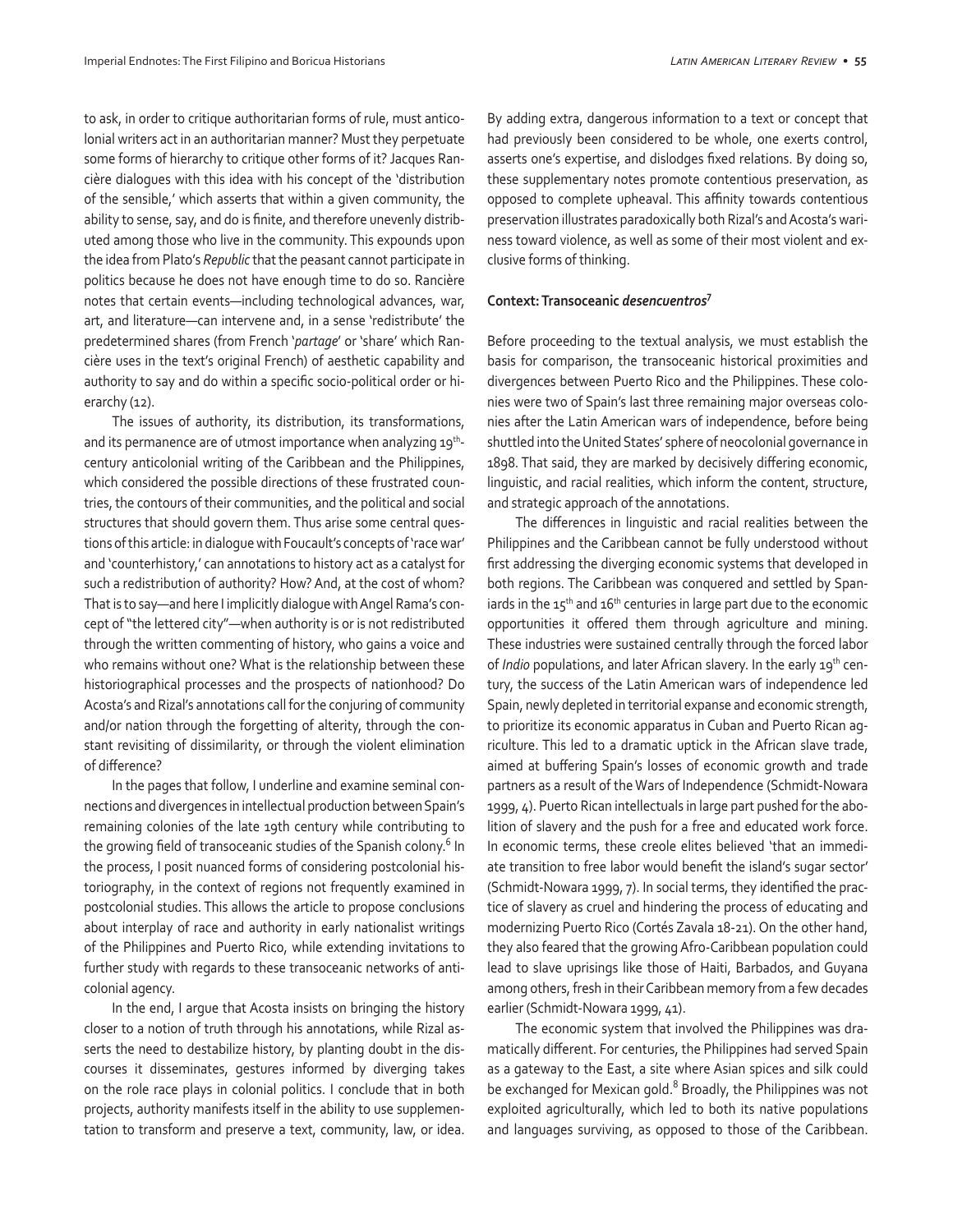Spanish friars, subsequently, learned local languages and spread throughout the archipelago, gaining an inordinate amount of power (Rafael 2005, 7). The intellectuals of the Philippines centrally protested the corruption of the friars, who extorted their parishioners and sabotaged the education system, promoting a language dynamic within the Philippine colony that was dramatically different from that of Puerto Rico (Schumacher 24). In Puerto Rico both rich and poor spoke Spanish, due in part to the devastation of native populations in the early years of the Spanish colony. On the other hand, in the Philippines, there remained more than 100 mutually unintelligible Philippine languages. In turn, the friars limited Filipinos' verbal skills in Spanish, situating themselves as the translators between the people and the government, always ensuring the permanence of the friars' own power (Rafael 2005, 24-5). Therefore, at the end of the 19<sup>th</sup> century, less than 10% of the country could understand Spanish (Rafael 1988, 56). Nonetheless, the *Ilustrados*, the late 19th-century group of Filipinos who were fortunate enough to travel and study in Europe, eventually composed an extensive body of Filipino literature, political critique, and social scientific writing in Spanish.<sup>9</sup>

The economic realities of these colonies also impacted the racial breakdowns of Puerto Rico and the Philippines. In Puerto Rico, the *Indio* population was greatly reduced, both through violence and through racial mixing with black and creole communities, to a point where they were declared 'extinct' in the 19<sup>th</sup> century. Compared to the Philippines, therefore, the creole population of Puerto Rico, the people of Spanish ancestry born in the Americas, was greater and more distributed throughout the island. Furthermore, black slaves and their mixed descendants had a visible presence on the island. This led to the development of shifting and elaborate systems of racial categorization throughout the colonial era (Schwartz 5-7). The native populations of the Philippines continued to thrive, albeit without much political power, throughout the colonial era. These largely consisted of people of the Malay races. Another important racial group of the Philippines were the Chinese who had lived in the Philippines for centuries, acquiring for themselves a measure of economic stability, while integrating themselves into the culture of the Philippine regions where they lived. The Europeans who lived in the Philippines consisted of a small ruling class that mostly remained in Manila, and specifically in the walled city, Intramuros. These were the 'Filipinos,' the Spaniards who lived in the Philippines, up until the era of the *Ilustrados*, who wrested the term from the Spaniards, and along with such a gesture, sought to define their national community through their studies and writings (Constantino 147-8).

What, then, connects Puerto Rico, Cuba, and the Philippines: heritages of imperial violence, the desire for authority, ambivalence toward change, inerasable social divisions? While the "chains of empire" bound Spain's last major colonies of the late 19<sup>th</sup> century to each other, certain intellectuals from the colonies traced alternative networks of anticolonial communication and organization.<sup>10</sup> Illustrating the chains of empire, many Spanish governors ruled in both archipelagoes; Eulogio Despujol served as governor of Puerto Rico, before serving at the same rank in the Philippines. Valeriano Weyler started his military career in Santo Domingo, then fine-tuned the art of violent suppression as Governor of the Philippines, before returning to the Caribbean and becoming famous for his callous ferocity during the Cuban revolutionary struggles of 1898 (Anderson 2004, 109). With these rulers, strategies of governance, vocabularies with which they spoke about subversion, and methods of suppression were exchanged between the distant colonies (Anderson 2005, 59n-6on).<sup>11</sup>

Subsequently, the networks of anticolonial communication and organization fully blossomed in the 1890s. Filipino editor Mariano Ponce exchanged extensive correspondence with the Cuban lawyer José Alberto Izquierdo, in which they, in Koichi Hagimoto's terms, 'highlight their mutual concern against Spanish imperialism and… articulate the urgent call for national independence in both colonial contexts' (134). This camaraderie was facilitated by Ramón Emeterio Betances, a Puerto Rican nationalist who maintained correspondence with Cuban leaders Máximo Gómez and José Martí, as well as Mariano Ponce from the Philippines, letters in which these men foster solidarity through reflections on freedom, race, revolutionary spirit, and indignation against the Spanish empire (Hagimoto 141-5). Such solidarity further materialized itself in anticolonial periodicals of the time, like *La Solidaridad*, a late 1880s Philippine fortnightly out of Madrid which featured articles such as '¿Se vende Cuba?' and *La República Cubana,* a 1890s Cuban newspaper out of New York that published articles such as '¡Viva Filipinas Libre!' (Hagimoto  $146$ ).<sup>12</sup> That said, before any correspondence was exchanged between the Philippines and Puerto Rico, Acosta and Rizal coincided in their complaint about being left out of history, as well as in their strikingly similar strategies for responding to and repairing such glaring omissions.

#### **Appropriation of Authority**

Acosta's and Rizal's experiments with annotations inscribe themselves into a long and winding history of annotation that dates back to the medieval era of the Western world. In fact, footnotes and endnotes are the modern printer's boring domestication of medieval gloss (Hauptman 112). In many medieval European texts, disorderly and multi-vocal commentaries, or glosses, were handwritten in the margins of canonical texts, representing diverging interpretations (81). Footnotes, on the other hand, are the product of technological advances that allow for the tidying and taming of marginal commentary. As we know them, footnotes are intellectually responsible at best, and ignorable much of the time. $^{13}$ 

Acosta's and Rizal's republished official Spanish histories, however, recover some of the chaos and contentiousness of medieval gloss. Their notes inject multiple voices into history, dialogizing the texts and challenging their implicit power dynamics. The annotations novelize the histories, re-narrating and re-imagining the lega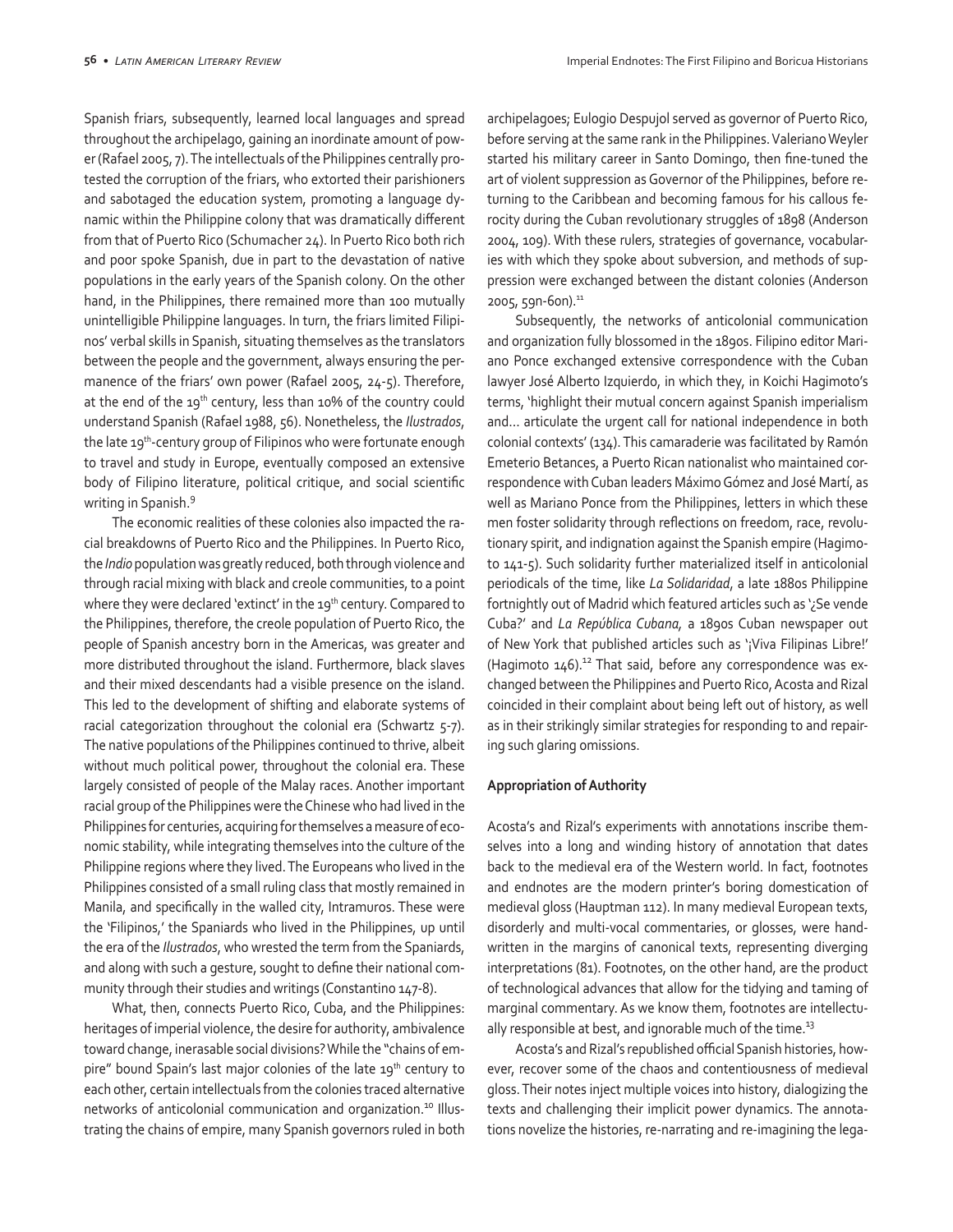cy of empire in order to take control of it. By appropriating history, Rizal and Acosta also preserve the original text and its narrations of empire, which they compel to serve their purposes. The following section is dedicated to discerning how Acosta and Rizal use the strategy of appropriation to articulate—that is both to pronounce and to assemble— their own authority, while also postulating on what 'authority' is for these anticolonial thinkers.

Postcolonial theorists, like Partha Chatterjee, declare that Indian colonial intellectuals asserted the legitimacy of their voice and subverted English authority by appropriating and radically redirecting English intellectual traditions (Chatterjee 42). On the other hand, Megan Thomas, who studies orientalist thought in the Philippines, demands a more nuanced understanding of appropriation. Thomas argues that the Spaniards did not have grounding in the intellectual traditions engaged by Filipinos; these forms of knowledge—folklore, linguistics, anthropology, and historiography from France, Germany, England, and local Philippine traditions—traveled to the Philippines and within the archipelago on the Filipinos' terms. Even through republishing, Filipino writers, like Puerto Rican intellectuals, did not repeat and reframe only Spanish forms of knowledge. They used the republished texts as a pretext for appropriating other forms of knowledge to talk about themselves, thus choosing their own patrimonies and writing their own stories.<sup>14</sup>

Acosta's and Rizal's prologues to these histories outline the annotators' strategy of appropriation as a form of asserting their intellectual advantage. Acosta begins his prologue lamenting how difficult it is to learn about Puerto Rico's history: 'generalmente no encuentran donde satisfacer su justa curiosidad o adquirir la provechosa instrucción que solicitan' (33). Acosta insists that Abbad's text provides a perfect framework for a national education, an effort to fill this 'lamentable void,' not because of its comprehensive nature, but rather due to its hollow spots and incompletion. Acosta feigns a self-effacing tone in the process of critiquing Abbad:

No obstante sus vacíos, creemos que el texto de Fray Íñigo con sus comentarios ofrecerá un cuerpo de obra en que el lector podrá seguir cronológicamente, desde los primeros días de la colonización del país en 1508 hasta los actuales…la historia de la extinción de la raza indígena y la del nacimiento, desarrollo y principales crisis y evoluciones porque han pasado nuestra población, nuestra agricultura y comercio y las rentas públicas. (36)

Acosta demurely refers to the endnotes as 'its commentaries' as opposed to 'my commentaries,' and yet insists that such commentaries redeem the 'hollow spots' in Abbad's original text, a text that Acosta claims also needs 'rectification' and 'enrichment.' The appropriation of a faulty text allows for the annotator and reader to rectify and enrich the original text and promotes a kind of historical thinking not previously available in the colony, Acosta argues.

What allows these commentaries the capacity to supplement

the original text's lack? The fact that as appropriations, they have come late:

Perteneciendo nosotros a una época muy posterior y por lo mismo colocados en un punto de vista más extenso, nos ha sido dado ampliar bajo ambos conceptos la narración del autor, así como también hemos mejorado los capítulos relativos a las enfermedades epidémicas y a la organización actual de la administración de justicia… (34).

Acosta reframes belated cultural development, a common prejudice against colonized peoples, as his advantage; he is not tied down to old ways of thinking about the world, but has access to the latest advances in science and politics. For example, Acosta quotes Frenchmen Guillaume Raynal (in French) and paraphrases Moreau de Jonnès, to disprove Abbad's assertion that the Antilles were once a land bridge that broke apart due to violent waves (43). Later on, Acosta refers to the German naturalist Humboldt, the French ethnologist D'Orbigny and Scottish historian Robertson to problematize Abbad's emasculating claim that the 'new world *Indios*' couldn't grow a beard (95). While Spain prevents the achievement of development and modernity for Puerto Rico (as opposed to Cuba, which many Puerto Ricans viewed as the favored Antilles colony), the supposed belated development of the colonials is their advantage because their intellectuals have come of age in an era when they can appropriate and wield more advanced sciences. They are not tied down by any one tradition.

Appropriation allows Acosta to smuggle his voice through the words of Spanish historians, including Abbad. This demonstrates both discursive dexterity and caution, as he risked being censored. We can see this in Acosta's gloss of Abbad's Chapter Three discussion of Ponce de León's 'settling' of the island. Abbad states: '[La corona] resolvió repartir una encomienda á los indios de Puerto-Rico entre los Españoles\*…' (70). In his endnotes, Acosta says nothing directly critical about Abbad's passage, but quotes a Spanish poet and historian—Manuel José Quintana—who *is* critical of Spain. In part of this long quotation, Quintana says, 'De aquí vino darse el nombre de encomiendas á los repartimientos, y el de encomendadores á los agraciados; los cuales, como quiera que su objeto principal era enriquecerse, cuidaban poco de la doctrina, y menos del buen tratamiento…' (79). Critics coincide on the point that here, Acosta is trying to 'put the censor to sleep' (García 22). This is key to Acosta's literary strategy: to smuggle his voice through the phrases and judgments expressed by somewhat likeminded Spanish historians (Vásquez 267).

Through the words of Quintana, Acosta indirectly expresses his own opinion. He identifies and critiques the convoluted language upon which the imperial projects of pacification and economic exploitation are structured and defended, highlighting the intertwined relationship of language and violence in the establishment of imperial entitlement.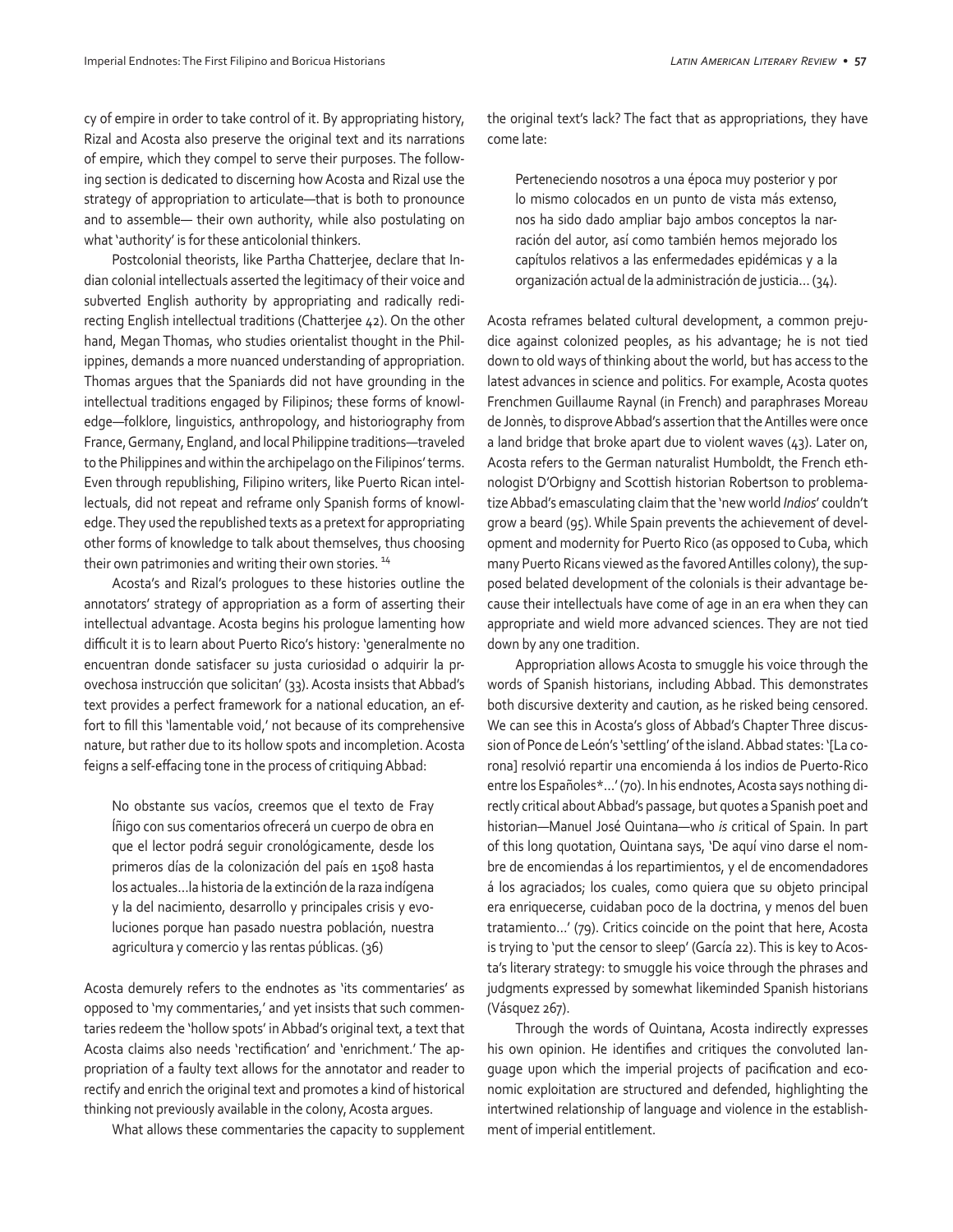Additionally, Acosta links this critique of a historical moment and mindset to a contemporary debate, using key words that trace the roots of contemporary corruptions back to these same seminal moments of imperial power. Acosta quotes Quintana, who proceeds to use the words that also belong to Acosta's vocabulary of abolitionism: 'freedom,' 'work,' 'contradiction,' and 'slave.' Such words are ubiquitous in essays such as Acosta's 'Cuestión de brazos para el cultivo actual de tierras en Puerto Rico' (1853). By using this vocabulary, Acosta infuses a declaration of imperial power with a supplementary perspective that redirects the apparent permanence of the historical declaration. What is permanent is not Spanish power, but Spanish coercive behavior embodied in the same words that are used to categorize both their 16<sup>th</sup>- and 19<sup>th</sup>-century actions. Acosta's form of appropriation allows him to articulate new intellectual patrimonies, smuggle his messages through the voice of like-minded Spaniards, and articulate indirectly a series of trans-temporal political critiques. By doing so he aims to rearrange the implicit, hierarchical, colonial distributions of agency between those who can and cannot observe, interpret, and express knowledge in and about Spain and Puerto Rico.

Rizal's preface to *Sucesos*, titled 'A los Filipinos,' builds off of Acosta's challenge of primacy; coming later allows you the authority to appropriate that which had been there first. Like Acosta, Rizal laments the lack of knowledge in the Philippines about the region's past in the preface:

Nacido y criado en el desconocimiento de nuestro Ayer, como casi todos vosotros; sin voz ni autoridad para hablar de lo que no vimos ni estudiamos, consideré necesario invocar el testimonio de un ilustre español que rigió los destinos de Filipinas en los principios de su nueva era y presenció los últimos momentos de nuestra antigua nacionalidad. (v)

According to Rizal, authority is linked to one's voice, that is one's ability to talk about 'our Yesterday,' as well as the category of 'us.' This knowledge of the past allows Filipinos to know themselves and to 'study their future' (vi). Authority blends temporal categories; in order to comment on the colonial status quo and to design the Philippine future, Rizal sets out to systematically argue that the Filipinos' past was great, and that their greatness and progress had been corrupted and arrested by the so-called civilizing project of the Spanish Empire.

Rizal's historiographical contribution inverts and works against the function of imperial appropriation that his annotations critique. The logic of imperial appropriation, present in the verb *encomendar*, allows latecomers to the Americas and the Philippines to take what they found and claim it as their own. Rizal's logic of appropriation becomes evident in the copyright notes on the page opposite 'A los Filipinos,' which simply states 'Es propiedad del anotador' (iv). Upon annotating the historical text, he takes intellectual and economic ownership of it. As annotator, he 'discovers' the history text well after its publication, but like the conquistadores did with 'discovered' land, he claims that his discovery now belongs to him. In the process of annotating the imperially endorsed document, the Filipino writer appropriates both the "voice" and the "authority" that he was born without.

The first chapter of Morga's original 1609 text is dedicated to the 'discovery,' conquest, and supposed 'pacification' of the Philippines on behalf of the Spaniards. With regards to what to do with the Philippine land, Morga asserts the following: 'Encomendóse la tierra á los que la han pacificado y poblado\*…' (12). Rizal attacks the contradictions implicit in such language more directly than Acosta had, stating: '\*Esto es, repartióse. Esta palabra encomendar como la de pacificar, tuvo después una significación irónica: encomendar una provincia, era como decir: entregarla al saqueo, á la crueldad y á la codicia de alguien…' (12). The phrase 'like to pacify' refers to a previous note he included on the verb 'pacificar,' in which he ironically asks if it means to wage war: 'Acaso el verbo pacificar significase meter la guerra?' (xxxiv). Like Acosta, Rizal also links his critique of a historical moment to a contemporary debate through his vocabulary. Rizal uses the words 'sacking,' 'cruelty,' and 'greed,' which are nouns he frequently uses in novels and articles that critique friar abuses.

In terms of authorizing his voice, Rizal shows that not only can he identify irony in official imperial discourse, but he also can wield it with mastery and with a sharp sense of humor, an element that is notably absent from Acosta's annotation. The incisive work of humor is most evident in Rizal's ironic question about the verb *pacificar*. Rizal challenges his exclusion from the practice of history by showing himself to be an excellent reader, a master of historical codes, and a suggestive writer. His appropriation of historical discourse radically changes the signification of the appropriated material. His witty interjection adds extra information that destabilizes the original text he annotates, infusing it with ironic and impertinent difference, a dangerous supplement. Through such a slippery addition, Rizal reveals the logic of the entire history to be violent and volatile and his use of humor solicits the readers' perplexed pleasure and empathetic agreement.

Ultimately, Rizal aims to prove the success of this gesture of authorization by elevating himself to the level of quoted historians. Like Acosta, Rizal makes references to authoritative Spanish and European writers in his footnotes, including Friar Francisco Colin, Antonio Pigafetta, and Ferdinand Blumentritt. Subsequently, when he uses the phrase, 'like to pacify,' or when he cites his novel—*Noli me tangere*—in the preface, he makes reference to his own writing. By inserting himself into his own academic bibliography, Rizal elevates himself into the canon that he studies and defies.

Acosta also places himself in his annotations, but with subtly different objectives. Referring to himself as 'el editor' and 'él que esto escribe' (386), Acosta vaunts his collection of *cemí* statues of the Taínos and other pre-Hispanic peoples of the Caribbean (95).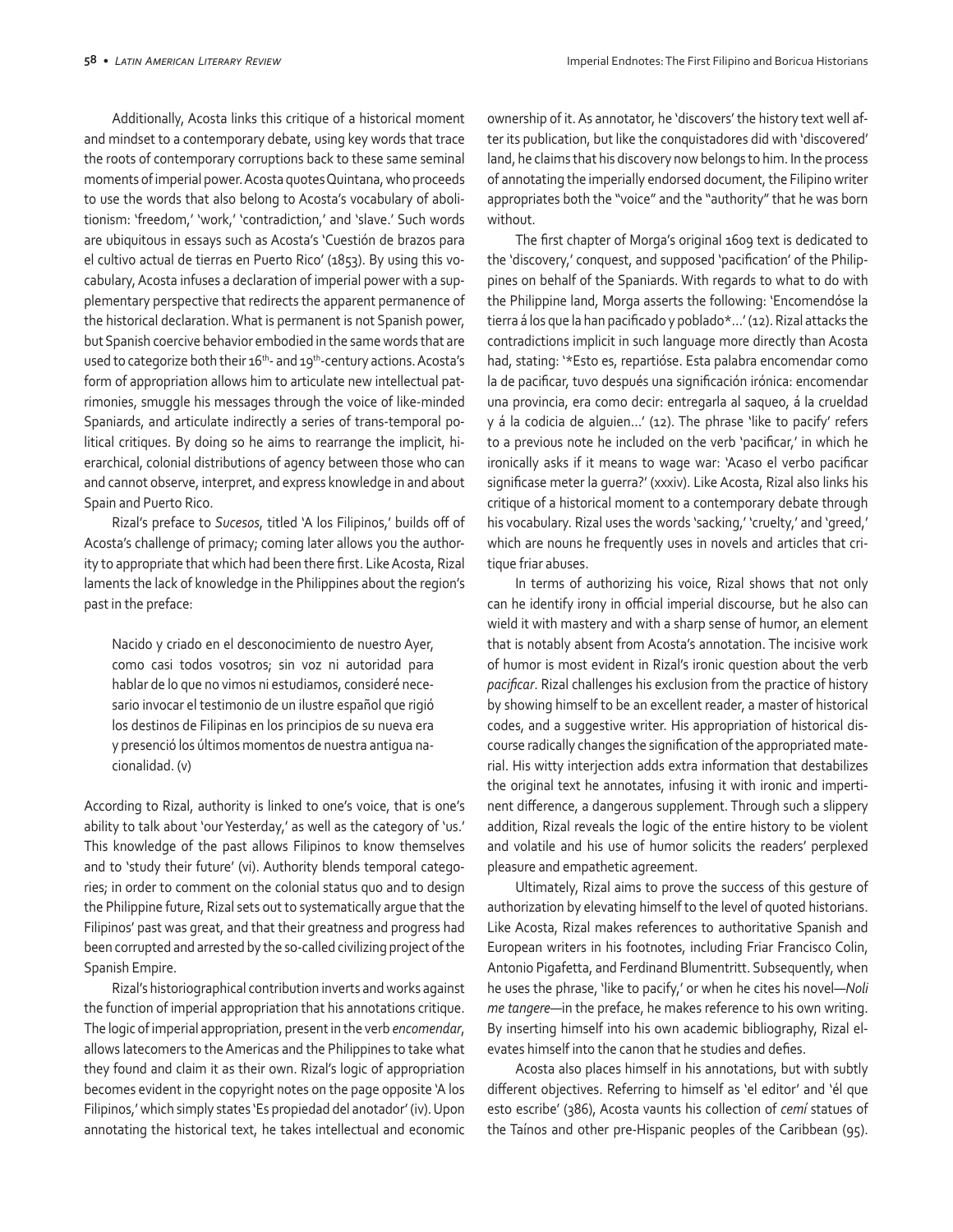These cryptically suggest stories and anthropological material that he has the privilege of being able to decipher and recount. Acosta likewise boasts about having opposed immigration from China and India to Puerto Rico (386). This braggadocio reveals a conception of community consolidation rooted in a strictly regimented distribution of cultural capital between different races.

Rizal's and Acosta's annotations function through an authority specifically derived from appropriation, as opposed to having come first. They arrive subsequently and take control of what was already there, Acosta through erudition and Rizal through irony and contempt. Their delayed development and blossoming as intellectuals in an age of science and irony gave Acosta and Rizal the tools necessary to authorize themselves by subversively supplementing official documents. The appropriation of historical texts and discourses allows Acosta and Rizal to craft their own historical voices in tense and continuous dialogue with established forces of political and intellectual clout. A central question remains, as suggested by Acosta's racialized view of community consolidation: does considering authority as a continuous dialogue point to potential departures from structures of exclusion that characterized the colony, or does it underline the inevitable perpetuation of such structures?

#### **Racialization and Authority**

Two main theories of the relationship between writing and nation building in studies of Latin America in the 19<sup>th</sup> century revolve around the reconciliation of difference in the articulation of a coherent national community. In *Imagined Communities* (1983), Benedict Anderson asserts that the modern nation represents a grouping of heterogeneous peoples who look past their differences through a process of communication and sharing spurred by the development of print technologies. Doris Sommer's *Foundational Fictions* (1991) rereads 19<sup>th</sup>-century Latin American sentimental novels as amorous allegories that desire the reconciliation of irreconcilable differences within the national communities: the differences between blacks and whites, federalists and unitarians, rich and poor. Both theories take root in the assertion of French philosopher Ernest Renan, who asserts that nationhood entails a process of forgetting the differences between members of the heterogenous community the nation aims to encompass (3).

On the contrary, Acosta and Rizal's footnotes seem incapable of forgetting differences. They preserve the documents that disenfranchise the people of Puerto Rico and the Philippines. They add divisive footnotes that underline fractures in the Spanish identity and politics, as well as fissures in their own potentially national communities. Through the footnotes, Acosta and Rizal recognize themselves as different, left out of official history, but show ambivalence to other forms of difference.

This ambivalence toward difference becomes evident in Acosta's recounting of his collection of *cemí* statuettes from the Taíno peoples. While bragging about his *cemí* collection in the endnotes to Abbad's fourth chapter, Acosta tells the story of how one of his statuettes was found:

Sembraban caña cierto día algunos esclavos en la fértil llanura de Ponce (hacienda de Don Juan de Dios Conde) cuando al golpe de azada de un pobre negro, saltó de entre la tierra una piedra labrada que no pudo menos que llamar su atención. ¡Cuadro singular por cierto, el fetiche indio en manos del salvaje africano transportado a América! (95)

Acosta's reaction to the 'singular' juxtaposition of *Indios* and black slaves was fascinated and panicked, because, in his recounting of history, the extinction of the *Indios* led to the importation of African enslaved peoples. Acosta uses three descriptive terms to further emphasize the divergence. He calls black slaves 'poor' and 'savage,' furthermore appending the participle 'transported' to his description of them. This participle emphasizes their passivity and lack of agency. The triad of descriptive terms works in counterpoint to the *Indios*' artisanal sophistication the *Indios*' work being so sophisticated that some figurines have European noses, as though Roman artisans had crafted them.

Black slaves are poorer and more passive than the *Indio* craftsmen, Acosta argues, but what does he make of the *Indios*? Why does he favor them within the political hierarchy constructed by his annotations? In response to these questions, Acosta laments, 'desgraciadamente aquel pueblo que… se hallaba en la edad de piedra, no pudo legar su testimonio á las generaciones futuras,' (66). Acosta also describes the *cemí* figurines, 'Todos estos objetos, reliquias de aquella raza desventurada, son páginas de un libro que está por escribirse,' (97). This complex gesture, Acosta's assignment of the *Indios* to the second stage of the Stone Age, must be unpacked.

On the one hand, he counters Spaniards like Emilio Castelar's claims of the cultural emptiness of the *Indios*, asserting that they belong to a second period of the Stone Age, which 'was indicated by the ornate nature of the zemís and other carved stone' (Schmidt-Nowara 2006, 113). The *Indios* did not belong to the most advanced stage of civilization, like Europeans, but they had advanced notably and were not savages. On the other hand, he notes that this status in the Stone Age prohibited them from writing their history, simultaneously demonstrating their relatively primitive aspect and authorizing him to tell their story.

 Paradoxically, Acosta ends up silencing *Indio* voices through the same commentaries which lament such a silence, as well as in moments when he refuses to comment. In Chapter 4, the Spanish historian Abbad examines traditional Borinquen songs: 'Los cantares eran graves y materiales… eran sus historias que referían los sucesos más serios é importantes de su país, la serie y la genealogía de sus Caciques, la época de sus muertes, sus hazañas… todo se refería y contenía en estos cánticos,' (92-93). This observation, conspicuously un-annotated by Acosta, identifies forms of *Indio* histori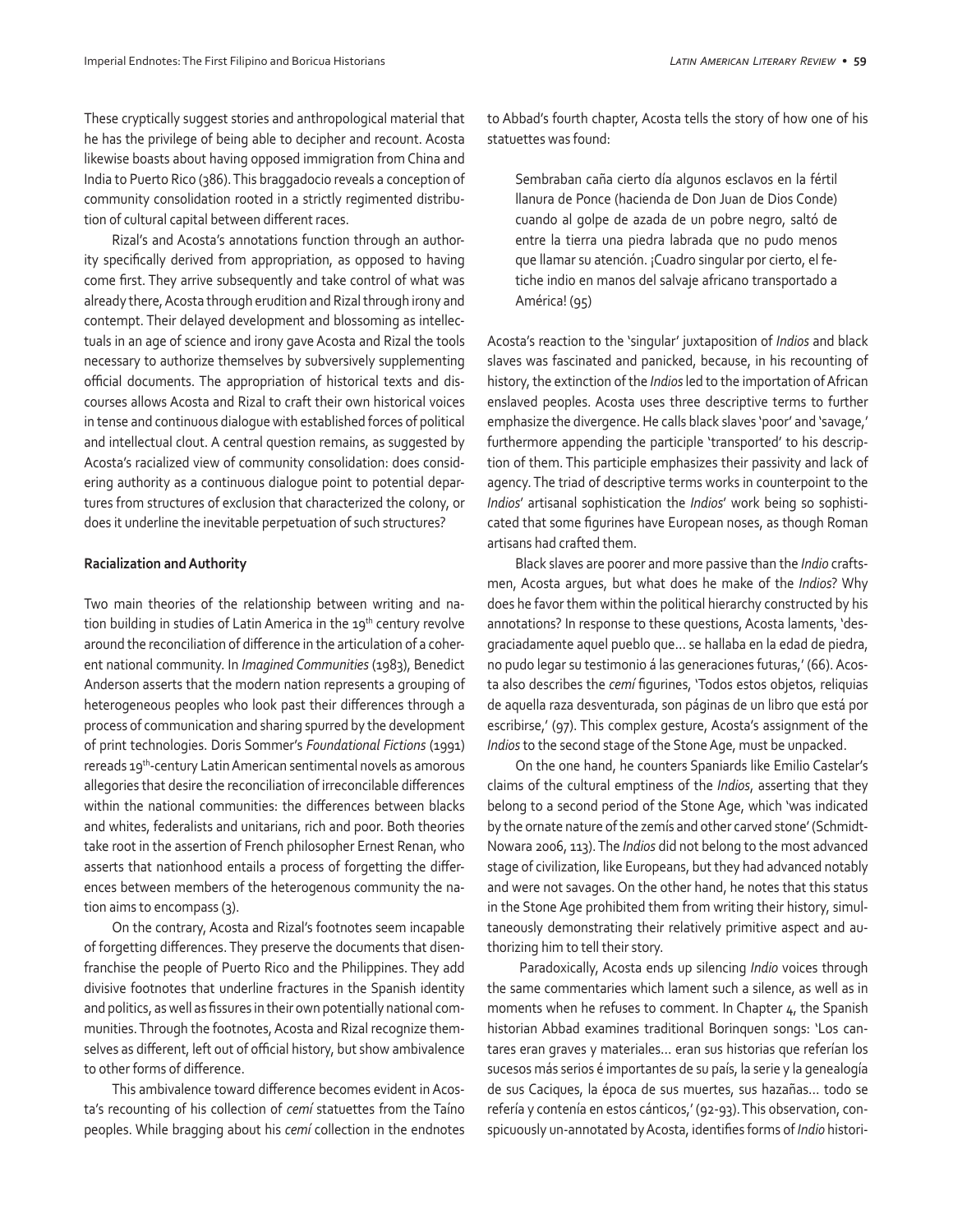cal consciousness. Acosta's silence with regards to *Indio* voices illustrates how in this annotated history, a lack of comment may be a commentary in itself. Raquel Reyes affirms as much with regards to Rizal's annotated edition of Morga's history, saying, "Rizal's silences in the Morga are rare occasions but important ones. They indicate an opinion"  $(216).$ <sup>15</sup>

Perhaps the biggest clue to this mystery lies in the following fact: despite Abbad's text being published just 78 years prior to Acosta's republication, the friar Abbad proclaims that much can be learned about pre-Hispanic *Indios* from their descendants, even though racial mixing has rendered these contemporary *Indios* quite different from their ancestors (94). On the contrary, Acosta performs a silencing gesture common during his time; he declares all *Indios* extinct and laments their not having left any written record.<sup>16</sup> The *Indios* he studies are peaceful, cautious, timid, and, perhaps most importantly, silent. Their silence allows Acosta to tell their story, and through theirs, his own. Acosta allegorizes the *Indios'* plight using the same terms he uses in his economic critiques of underdeveloped Puerto Rico. He says '¡Desgraciados de los pueblos que no saben poner á su servicio todas las producciones y fuerzas del mundo físico!' (97). In so doing, he compares the backwardness of the *Indios* with that of his island's economy, held back from the potential of technological and societal progress by the imperially supported institution of slavery. By allegorizing the *Indios*, Acosta casts light on his interest in *Indio* cultures and *cemíes*. They are more powerful as political symbols that reflect the dichotomies of foreign v. native, slavery v. free labor, that underpin Puerto Rican social and economic problems, than as historical agents with a voice and story of their own.

As implied by the scene of the slave who discovers the *cemí*, Acosta favors *Indios* in his history of Puerto Rico over black slaves; the *Indios* are victims of historical and economic injustices, while he speaks implicitly about the black slaves as part of the problem he sets out to fix through his political involvement and historiographical project, as examined below. While *Indios* are silent and can be allegorized, within his version of history, black slaves are less advantageous because they live, they potentially could speak, and their version of abolitionism could stray from his. They represent multiple forms of potential uprisings, through the violent retaking of either a historical voice or agency over their lives in the colony.

In unison with Acosta's project, Rizal investigates a previously great Filipino race through ciphers opaquely registered in Morga's history. Before the Spanish came, the *Indios* were a literate and industrious race. Rizal pays homage through his historiographical project to the traditions of literacy that proliferated in the pre-Hispanic Philippines, in which the natives' sophisticated methods of writing, Rizal affirms, were quashed by the colony (291).<sup>17</sup> The pre-Hispanic Filipinos even had an extensive library of literary works, Rizal claims, works that have been all destroyed through the process of conquest.

Rizal asserts his pre-Hispanic peoples' industriousness while

extrapolating upon Morga's reference to large boats built by natives and his off-hand mention of an old cannon maker. Rizal claims that the boats made by natives of the Philippines were even bigger than the large crafts Morga describes.<sup>18</sup> Rizal also asserts that Filipinos once fabricated big war cannons, a technology that they have lost since colonization caused them to 'fall behind' (267). With regards to metallurgy, Morga explains about Governor Santiago de Vera: '…edificó de piedra la fortaleza de Nuestra Señora de Guîa, dentro de la Ciudad de Manila, a la parte de tierra, y hizo (sic) fundir alguna artillería para su guarnición, por mano de un Indio antiguo, llamado Pandapira, natural de la provincia de la Pampanga' (267). Rizal's footnote extrapolates upon this brief mention of Panday Pira, writing a long biographical footnote that reads a complex story into the adjective 'antiguo,' which could be translated as 'oldworld.' Rizal says, 'Esto es, un Indio que ya sabría fundir cañones aun antes de la llegada de los Españoles, por eso el epíteto antiguo. En este difícil ramo de la metalurgia, como en otros, se han atrasado los actuales Filipinos o los Indios nuevos' (22-3). 'Fall behind' is a phrase he repeatedly uses to describe his contemporaries, pointing to the failure or absurdity of the 'civilizing' nature of Spain's imperial project. These three examples—literacy, cannon making, and boat building—illustrate Rizal's theory that Spanish colonization had not commenced the process of civilizing the Philippines. Rather, colonization had quashed a previously great Philippine society, producing in the Filipinos forms of savagery that the Spaniards claimed to combat.

Complicating these assertions, research has revealed that the Philippines had a rich culture of oral literary traditions, but nothing points to the extensive libraries of written work that Rizal makes reference to. In fact, as avows Ocampo, 'no full document written in pre-Hispanic Philippine script has ever been found' (200). While friars in general were guilty of miseducating Filipinos, some worked to preserve these oral traditions through proto-ethnographic transcriptions. The large boats that Morga describes are supported by the archaeological evidence, but not the titanic vessels that Rizal depicts. Archaeological research by Eusebio Dizón has illustrated that Filipinos were adept at metal work and the fabrication of small cannon-like *lantakas*, but these were not used in battle as Rizal asserts.<sup>19</sup> Nonetheless, the famous cannon maker, Panday Pira, referred to by Morga and expounded upon by Rizal has made his way into the realm of national mythology, despite there being not much evidence to support this enshrinement. Among the dioramas in the Ayala museum of Manila, which tell the history of the Philippines, there is an entire display of Panday Pira making large cannons as a representation of pre-Hispanic native craftsmanship. Rizal's fabulation of an obscure and fleeting figure in Morga's chronicle has become a cornerstone of official Philippine history, 'despite historical and archeological evidence to the contrary' (Ocampo 198).

These contradictions do not erode at the importance of Rizal's annotations of the Morga, as some critics including Ocampo and John Schumacher have suggested.<sup>20</sup> Rather, like Schmidt-Nowara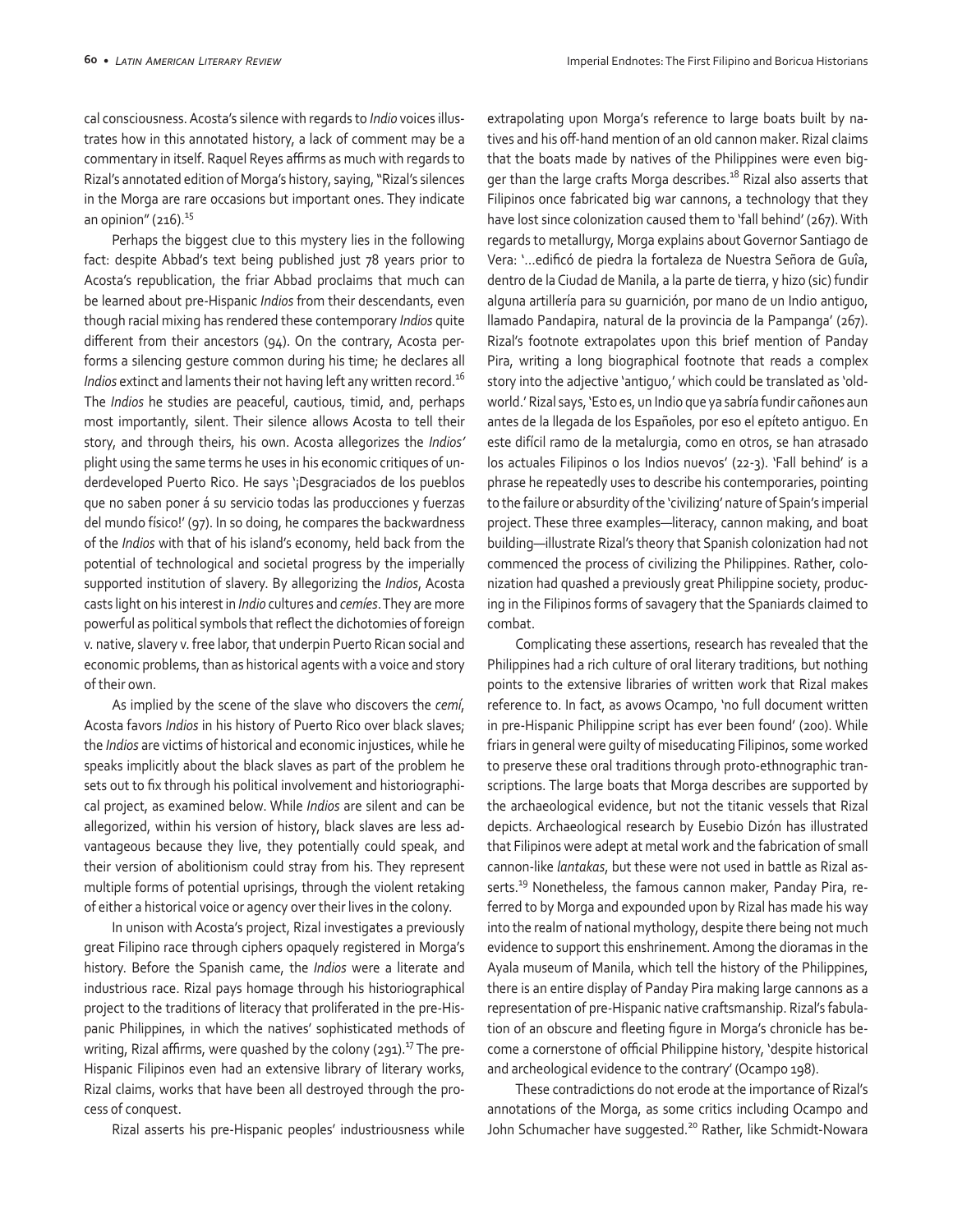claims, Rizal's historical intervention is important in that it demonstrates the terms through which Rizal and other *Ilustrados* construct their claims to authority: through appropriation, identification, invention, debate, ridicule, erudition, critique, among many other processes.21 The process most evident in Rizal's reconstruction of pre-Hispanic Philippine greatness is racialization, which diverges from Acosta's representation of both pre-Hispanic *Indios* of the Caribbean and Afro-Puerto Rican peoples.

Rizal's reflections on the previously great Philippine community, which are frequently structured more upon imagination, exaggeration, contempt, and desire, than on historically precise details, call into question his relationship with his countrymen, a contemporary group that pales in comparison to its former greatness. Rizal calls this community he conjures through his footnotes the Philippine 'race' as opposed to 'nation.' What is this race? Curiously, Rizal appears uninterested in moments of racial discrimination in Morga's history. Certain passages in which Morga dismisses subjugated *Indio* ethnic groups, like the Aetas, go conspicuously unannotated in Rizal's republished version, suggesting complicity or indifference on the annotator's part. This shows how Rizal's interest in the Philippine race is neither strictly scientific nor organized centrally around the notion of racially informed social discrimination or ostracism.

Rizal structures this race in opposition to communities that threaten his vision for the future of the Philippines. One of these is Spain. From the beginning of the text, his hostility toward Spanish authority is clear; the race he sketches through his annotations is a clear foil to imperial projects of civilization and Spanish forms of corruption and coercion. However, these annotated exaggerations and historical desires underline a superficially less evident dissatisfaction with his own people. Rizal repeats that the Philippine people have fallen behind, pointing to an assertion he makes in other texts such as 'Filipinas dentro de cien años,' that they are not ready for self-government.

Rizal's idealized Philippine race, which blurs the lines between history and fiction, also blurs the lines between what people of the Philippines are—a not perfectly coherent body of ethnically, linguistically, and ideologically diverse peoples—and what he wants them to be: a unified, literate, and industrious group, capable of fashioning a productive country. Rizal's indignation before injustice and desire for freedom clash with his suspicion that his people are not yet ready for power. Through such racialization, Rizal asserts his authority over Filipinos who have fallen behind, perpetuating hints of the same types of hierarchies that had excluded him from participation in colonial politics.

Rizal bases this category of 'race' not mainly on skin color or appearance, but on his 'enlightened' desires about a future Filipino's practices and capacities. This form of 'race' is not descriptive, but rather 'prescriptive,' describing not how people are, but how they should be. This prescriptive aspect offers insights about the generic function of racialization, or the assignation of racial meaning upon practices not previously understood as racial by the practitioners.

Rizal's annotations suggest that racialization stems from biopolitical desires and social projects: visions of how society should be, how different groups should act within society, and regimens of social control that aim to make such visions real.

This aspect of racialization becomes even more evident in Acosta's notes on race and literacy in Puerto Rico and Cuba. Acosta appends a 21-page endnote to Abbad's eight-page Chapter 26 on the 'Estado actual de la población.' In these pages, Acosta makes little reference to Abbad's notes on 1788 statistics about Puerto Rico, taking such figures as a pretext to elaborate extensive comparative demographic analysis about Puerto Rico and Cuba in the 19<sup>th</sup> century. Acosta's divergent demographics analyze the Cuban and Puerto Rican populations of 'blancos,' 'esclavos,' and 'libres de color' alongside the literacy rates and economic output of the two colonies. The stats undeniably illustrate, according to Acosta's conclusion to this note, that Cuba is more literate due to their 'excess of… white population… and in their greater intellectual culture' (390). In these notes, Acosta illustrates apparently irreparable fractures between colonies and within the same colony, both an intense and ongoing intercolonial rivalry with Cuba and the interplay of racialization and literacy within abolitionist politics.

Acosta advocates for literacy as a core objective of abolitionist politics; the end of slavery and education will promote a modern, economically sound, and progress-oriented country. In the process, Acosta racializes literacy, assigning it to white populations and implicitly identifying blacks as inevitably illiterate. Instead of making room in education for the slaves who would be freed through abolition, Acosta uses rhetoric and statistics to dress up these exclusionary racial views. He implies that these slaves, even freed, still inhibit the country's capacity to modernize itself.

Acosta's views on race and literacy illustrate how the abolition of slavery does not necessarily include the empowerment of slaves. In fact, with the Haitian Revolution fresh in the memory of the creole elites of the Caribbean, many supported abolition in part because, as historian Christopher Schmidt-Nowara asserts, 'fear of Haiti and pan-Caribbean race war persisted' (1999, 41). Acosta shies away from making clear statements about what should be done with freed black peoples in Puerto Rico. Acosta simply insists on the immigration of 'gente blanca de calidad' (García 27), and on fighting all forms of non-European immigration.<sup>22</sup> This form of immigration policy will help lift up Puerto Rico's literacy and economy, Acosta argues, perhaps insinuating that he favored a program of whitening miscegenation, a popular biopolitical theory at the time. These notes complicate traditional understandings of literacy, including Benedict Anderson's idea that the proliferation of print media promoted the formation of national identities in the 19<sup>th</sup> century. Literacy and its promoters also assume divisive and exclusionary forms in the 19<sup>th</sup>-century Caribbean, where such platforms frequently functioned alongside and through discourses of white supremacy.

Acosta's complex political positions embody one of the key contradictions of liberalist politics of the moment. Acosta op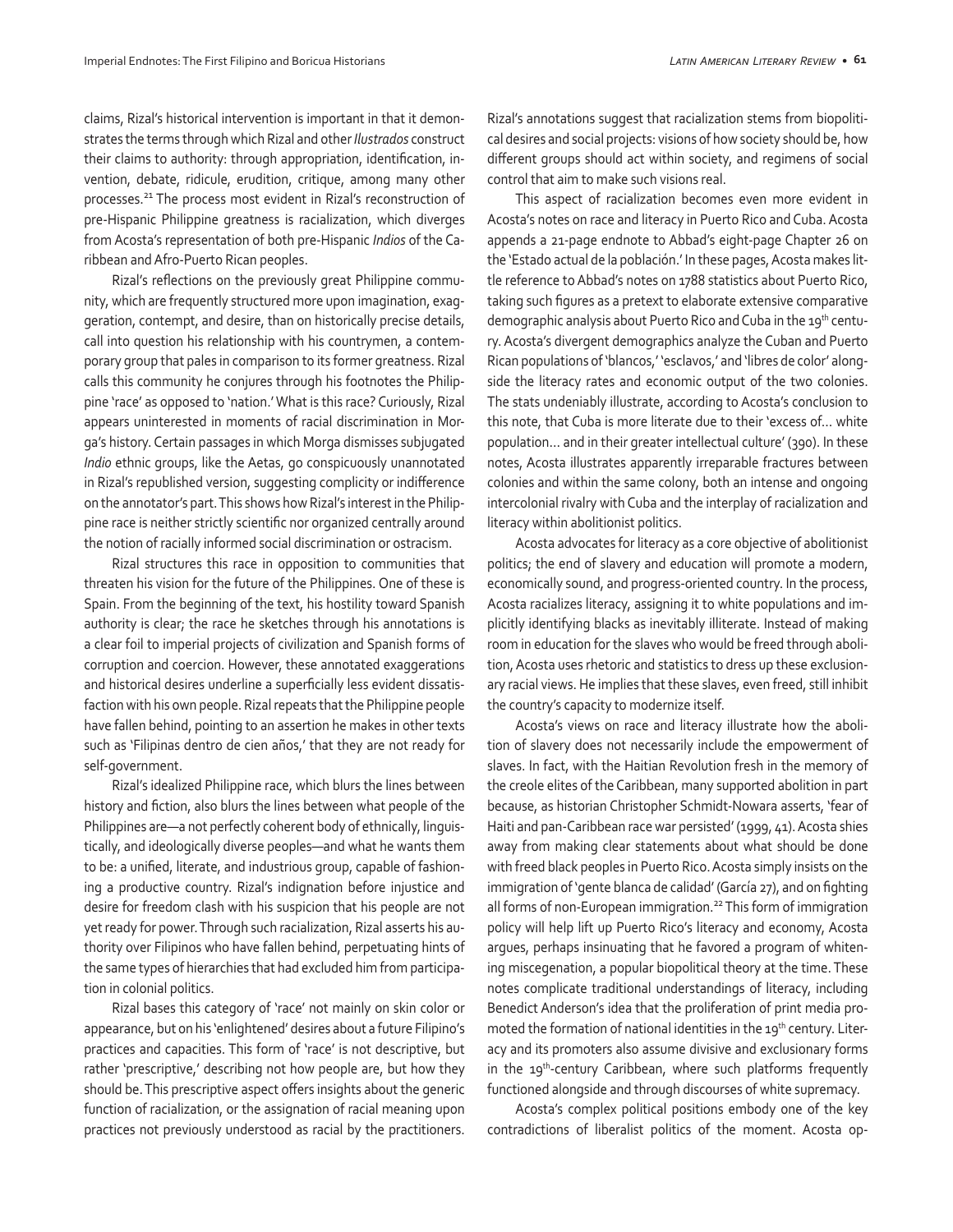poses imperial absolutism in favor of liberalist practices, such as the welcoming of foreign capital and immigration that will bolster the Puerto Rican economy. He trusts that this, in addition to better funded public education in Puerto Rico, will invite an era of political modernization that will benefit the country through the expansion of educated, paid labor, and the opening of free trade, rendering the institution of slavery unnecessary. However, Acosta's seizure of an authorial voice repeatedly manifests itself as a desire to preserve his own power and the power of landed white elites. While he protests his own exclusion from full incorporation into modernity, within Acosta's annotations there remain insinuations of totalitarian systems of racial exclusion. Acosta's notes serve as stage for the perpetual struggle between the Puerto Rican intellectual's demand for freedom and his desire for power, a struggle which resonated with forms of liberalism throughout the Caribbean, in the Philippines, in Spain, and beyond.

Acosta and Rizal use their annotations to redistribute authority among those in the colony, leveraging their delayed development as a form of authority over imperial historians. However, they are not so generous with many of their potential compatriots, whose belated education impedes progress. This suggests that more than 'national histories,' as assert Ocampo and García, the annotations represent histories of racialization, which document the desires and frustrations of anticolonial thinkers. Racialization points to the writers' process of asserting their own authority and incapability of forgetting differences. It is not a coincidence that these ambivalent reflections are articulated in racial terms. In these texts and in Foucault's writings on 'counterhistory,' which we will touch on in the next section, racial discourse prescribes divisions between the groups that it inventively defines.

#### **Historiographies of Doubt**

While both Acosta's and Rizal's appropriations of historical text promote a redistribution of authority within the colony that is expressed in racialized terms, these processes underline diverging notions of how the history of those left out of history should be written. Foucault's lectures in *Society must be defended* (2003), offer two terms with which these diverging notions can be explored: 'race war' and 'counterhistory.'

'Counterhistory' is rooted in Foucault's concept of 'race war.' In modern society, Foucault argues, 'the social body is basically articulated around… [a] clash between two races [that] runs through society from top to bottom… and… forms the matrix for all the forms beneath which we can find the face and mechanisms of social warfare' (60). The clash of races is omnipresent, affects all aspects of society, and engraves itself into all objects, documents, and events of history. History, therefore, is a divisive register through which the 'glorious' light of power illuminates some races, while leaving the other races in the dark. Racial discourse captures these clashes and the violently limited scope of History. It underscores counterhistory,

the excluded yet preserved voices that speak, in Foucault's terms, 'from the shadows' (62).

Acosta's and Rizal's ambivalent reflections on race and nation engage with this dichotomy of light and shadow by relying on different notions of knowledge. Both annotators challenge the fixity of history and seek to restore in history the stories of those left out of history, but differ with regards to the best practice of doing so. Should the annotator 'complete the history' or 'hollow history out,' a dichotomy proposed by John Blanco (249-51)? These notions of knowledge dialogue with Foucault's contrasting forces of history: light and dark. The light represents the belief that all can and should be known. Darkness speaks to the power and permanence of doubt and uncertainty in history. In general, Acosta aligns his 'rectification' of Abbad's history with light, and Rizal populates Morga's history with unsettling doubt.

With regards to demographics and literacy, Acosta attributes Cuba's greater literacy than Puerto Rico's to its greater white population; population, as a science, does not lie:

Doloroso es consignarlo, pero estas cifras nos están diciendo que la población blanca de Cuba que sabe leer es próximamente dos veces mayor que la de nuestra isla… la población, como todos los hechos físicos y morales, está sometida á leyes indeclinables. (389-390).

Acosta reveals a certain degree of consciousness about the problematic and exclusive aspect of his demographic interpretation about race and literacy, when prefacing the statement with a lament about how painful the truth is. Yet, he must proceed. According to the logic of his writing, while science is unavoidable and inevitable, knowledge is distributed unevenly among people.

Acosta, as a firm believer that science reveals truth, furthermore asserts that he has a privileged access to truth shared by neither his colonizers nor black people. He has access both to non-Spanish European sciences and forms of local knowledge, access to *Indio* artifacts, and the discursive flexibility of a traveler. Moreover, he is white and thus has 'greater intellectual culture.' The purpose of his annotations and of the stories he recuperates of lost *Indio* cultures is to bring the original text closer to the truth. Just like the light in Foucault's conception of 'race war,' which inevitably obscures the stories of vanquished races, Acosta's notion of truth perpetuates structures of racial superiority and inferiority, even as it aims to 'cast light' on the lost histories of non-European races.

Contrarily, Rizal takes refuge in the shadow of doubt. In the preface, he claims that Morga's history contained the 'sombra de la civilización de nuestros antepasados' (v). Furthermore, in a comment, he longingly describes—in proto-environmentalist terms—how lovely the Philippines was before its trees were cut down to make boats; it was covered in shadows, a term he relates to the Spanish word for surprised, 'asombrado' (268). On the one hand, Rizal looks to extrapolate these shadows, allowing their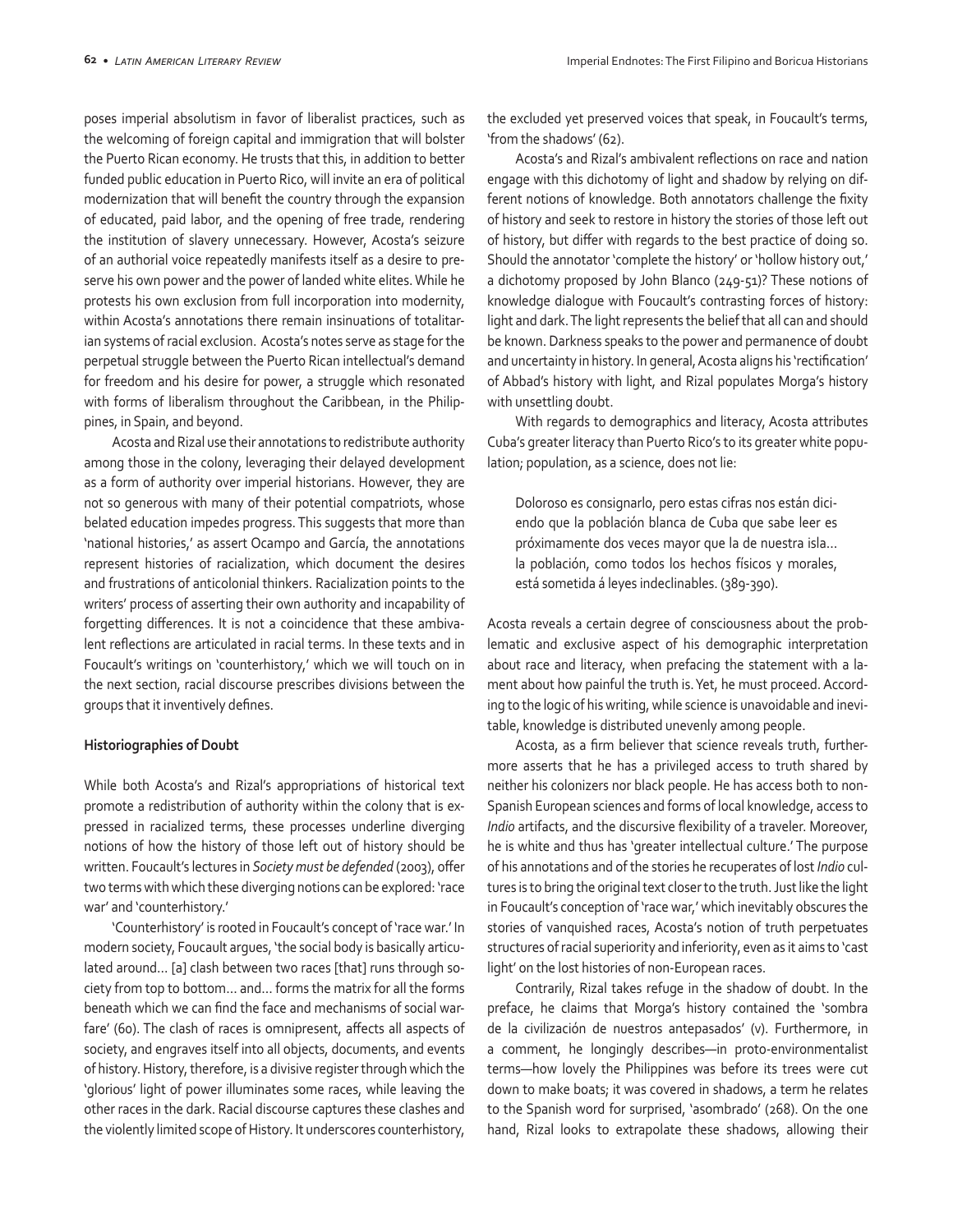stories to challenge traditional narratives of empire and civilization. On the other hand, Rizal sets out to let the shadows of 'prehistory' reconquer the light of conquest in the official history; he wields doubt as a weapon against imperial entitlement and irresponsible historiography.

Acosta explains the value of a different form of doubt when discussing prehistoric transcontinental migrations of Indios from Asia along the Behring Strait. He says 'es preciso convenir en que reinan acerca de tan importante asunto sombras y misterios que la ciencia no ha logrado disipar y que aconsejan á la historia ser circunspecto en sus afirmaciones, porque la incertidumbre es preferible al error' (369). Here doubt invites further scientific investigation; doubt is a challenge to make one's claims even more error-proof, even truer. While doubt performs an occasional cameo in Acosta's annotations, it is always in the service of science. The best way to write the history of those excluded from history is through science, Acosta asserts; the truth of science will bring their stories to the surface and their stories will provide even more material for the advancement of science.

 Inversely, Rizal uses science in the service of doubt and to undermine claims of Filipino superstition, using doubt to recuperate the lost voices of history. Rizal uses science to disprove the miracles included in friar histories, casting doubt on the friars' authority and showing them to be purveyors of superstition and unenlightened thought.<sup>23</sup> In these moments, Rizal uses Morga's history and contemporary science to undermine with doubt both friar histories and racist preconceptions of Filipinos as superstitious.<sup>24</sup>

While Rizal uses doubt in conjunction with Morga's text against friar histories, he also wields doubt against Morga, as seen in the briefest comment of the history. This comment responds to Morga's report of a mutiny of hired Chinese rowers against a Spanish captain, Dasmarinas. Morga laments the fact that the captain was not able to handcuff the rowers before they embarked, as though the captain had known that they would rise up in mutiny against him. Rizal inserts a terse and incredulous three-word footnote to the account saying '¿Con qué derecho?' (30). Rizal doesn't affirm a truth that counters or corrects Morga's truth; he does not replace one form of intellectual authority with another. Rather, Rizal indirectly recognizes and questions imperial entitlement and irresponsible anachronistic historiography. The imperial entitlement is apparent when Morga implicitly condones inhumane measures, handcuffing rowers in defense of the empire. The irresponsible anachronistic historiography is evident through the implicit assertion that contemporary knowledge that the paid rowers would mutiny should retroactively justify their previously unwarranted shackling.<sup>25</sup>

Rizal illustrates how these two comportments, imperial entitlement and biased historiography, are linked in that both set out to assign power through the violent ordering of incoherent and complex encounters and populations. This can be understood as the violent practice of truth making at the core of both the imperial project and its historiographical apparatus, what Foucault calls the 'light.'

Thus, Rizal's footnote succinctly embodies the politics of his project of annotation, writing doubt into history's content and form. While Acosta uses the 'light' of reason to establish his superiority over Spanish authorities, Rizal draws his advantage from the cultivation of doubt and darkness on the pages of history.

Doubt both identifies and sidesteps the violent task of truth making, constantly renewing and translating history with every rereading.26 Rizal's articulation of an idealized pre-Hispanic Philippine race is a byproduct of doubt, which liberates history from the grasp of any individual or tradition, allowing it to be reinterpreted, dislodging its adhesion to previous fixed meanings. By 'hollowing out history' with doubt, Rizal makes room for alternative histories and for his own voice. $^{27}$  Doubt makes space for this potential to translate, underlining the volatile nature of language and knowledge.

How does doubt engage with authority? Acosta's uses doubt to assert his scientific authority and to structurally weaken the empire's grasp on history. Rizal uses doubt to undermine the historical rigidity which figures of authority traditionally have used to justify their power. During its moments of greatest political effectiveness, doubt highlights and questions that which is taken for granted, including the hierarchies that structure colonial society and the truths of history. Infusing a historical text with doubtful commentaries can turn it into a radical history, a register of what we do not know, a champion of vanquished races. Doubt can come in the form of a sharp question, or in the form of extra information that unleashes floods of destabilizing knowledge within the history. This practice of counterhistory does not eliminate authority or attack it frontally. It identifies and mimics how this authority expresses and perpetuates itself. It undercuts the common ground that such authority rests on, and illustrates how such common ground is not common to everyone.

#### **Conclusion: Imperial Endnotes**

Acosta and Rizal explore the notes as a space to assert their authority while under an authoritarian regime. They smuggle their voices into debates over the past and future of their countries, and assert that arriving tardy to the banquet of culture gave them an advantage over those who supposedly arrived first. In the process, these annotations reveal reservations toward the formation of a national community, framing their complex desires through processes of racialization. They coincide in that imperial histories need remediation, but they diverge with regards to the remedy. Acosta insists on bringing the History closer to a notion of truth and Rizal asserts the need to destabilize History, the intellectual apparatus of violent imperial entitlement, by planting dangerous doubt in the discourses it disseminates.

These processes through which Acosta and Rizal assert their voice as authors—appropriation, racialization, and historiography—demonstrate a shared belief that authority is not achieved through destruction. Rather, authority manifests itself in the ability to supplement a text, community, law, or idea with their own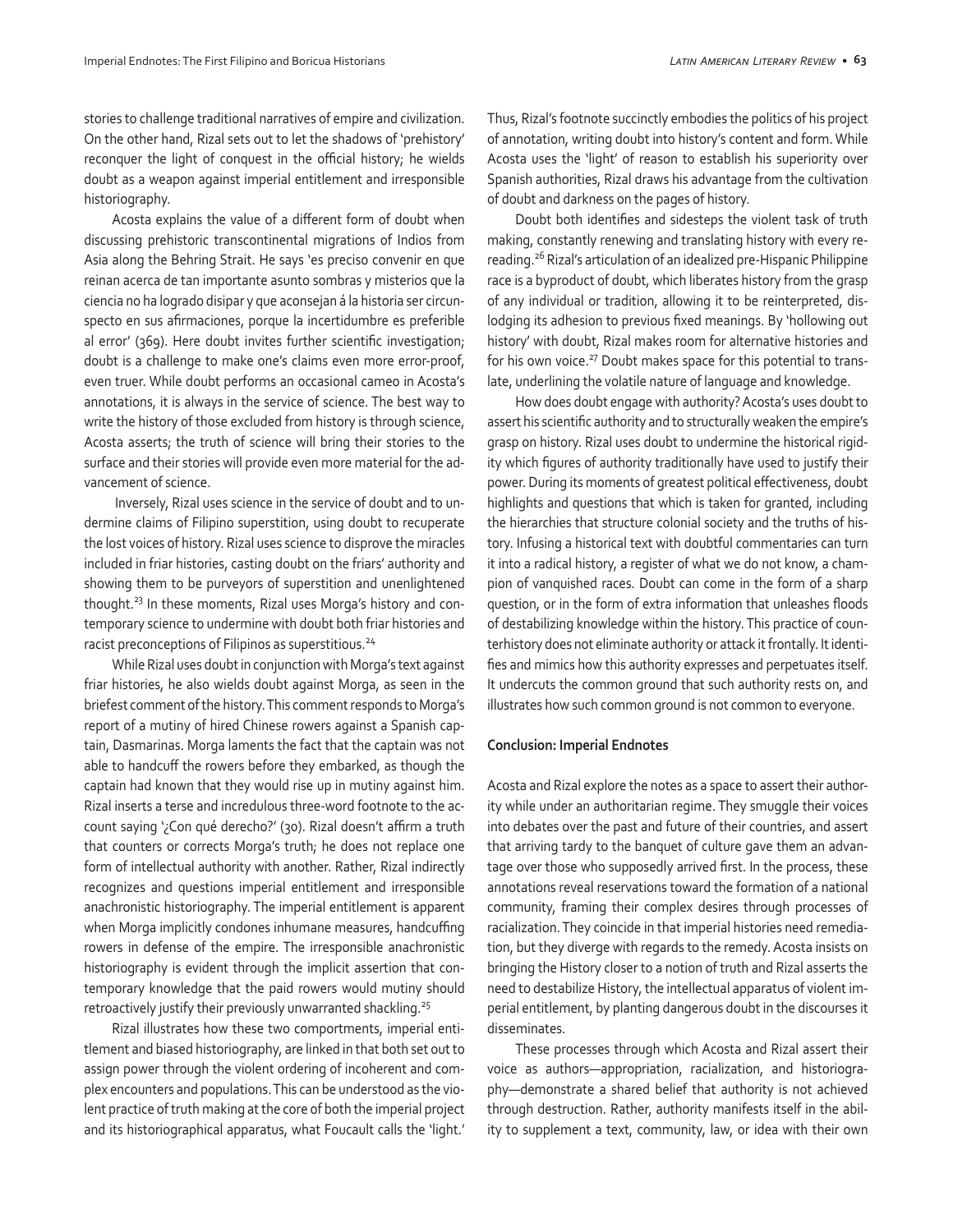voice, transforming it at the same time that they preserve it. By adding dangerous, extra information to a category that had previously been considered to be whole, one exerts control, asserts one's expertise, dislodges fixed relations, and carves out a space for incremental change. Hence, while the contents of Rizal's and Acosta's notes do not offer a final verdict for the debate between reform and revolution with regards to the best future path for their islands, a debate which raged between anticolonial agents in the Philippines, the Caribbean, and Spain, the graphic form of their anticolonial annotations is rooted in an aversion to the upheaval that revolution would entail. This form of asserting their voice as authors shows how these colonial intellectuals seek to realize authority through contentious preservation, as opposed to the coercion and tyranny that they resist. The strategy of contentious preservation highlights both Acosta's and Rizal's aversion to violence, while also pointing to their most violent and exclusive moments. Through contentious preservation, Acosta and Rizal desire and design new procedures of building knowledge that they understand as crucial preliminary steps before they even consider building nations.

In turn, this essay forms an invitation to build knowledge about these transoceanic networks of anticolonial writing and thinking in the "colony after the empire." When former Spanish colonies developed national identities, writers of Puerto Rico, Cuba, and the Philippines explored their identities in tense dialogue with the Spanish who continued to rule and to censor their voices. These annotations are synecdoches of such contentious negotiations and can be used as a manual for studying the complexities of anticolonial writing of the era. Through its exploration of these annotations, this article

offers an embryonic list of key terms for similar investigations of Caribbean and Philippine anti-colonial writing: appropriation, race, historiography, authority, voice, language, economics, religion, literacy, education, modernity. Furthermore, these writings illustrate a form of postcolonial thought from within the colony, a welcome addition to postcolonial studies which has been dominated by writings from South Asia. Joining Latin American postcolonial scholars such as Mary Louise Pratt, José Rabasa, and Lorgia García Peña, as well scholars of colonial and postcolonial history in the Philippines, like Vicente Rafael, Tatiana Seijas, and Ricardo Padrón, the study of the transoceanic Hispanic will contribute to and challenge the established terms of postcolonial debate: subaltern, voice, reading against the grain, marginalization, discourse, and inversion, among others.

The Philippines and Puerto Rico, often overlooked in studies of Latin American literature and history, are endnotes to Spain's colonial saga. Acosta's and Rizal's republications show that paying attention to the notes destabilizes accepted notions of truth, and sculpts particular truths that break free from *some* of empire's oppressive structures. For the colonies that remained the longest under Spanish rule, writing about the possible directions of nationhood represents neither a process of reconciliation between different communities, nor a radical schism. These imperial endnotes draw out political and demographic differences via dialogical approaches to historiography. Foregrounding the transition from the colony into the postcolony, anticolonial intellectuals transform the disparities of empire from permanent declarations into perpetual debates.

#### **NOTES**

<sup>1</sup> The concept 'paratext' was coined by the literary theoretician Gérard Genette, speaking about all that a book contains, beyond the main text. The paratext includes cover matter, end matter, the table of contents, information about the publisher, and the annotations. The paratext is often not written by the author whose name appears on the cover of the book. For Genette's theories on the paratext, see *Paratexts. Thresholds of interpretation* (1997).

2 For more information on Acosta, see María Teresa Cortés Zavala's chapter 'José Julián Acosta: agente del progreso y constructor de la memoria histórica de Puerto Rico,' in her book *Los hombres de la nación: Itinerarios del progreso económico y el desarrollo intelectual* (2012), or the biography *José Julián Acosta y su tiempo,* by Ángel Acosta Quintero.

3 For more information on Rizal, see *The First Filipino* (2007) by Leon María Guerrero, or *Rizal Without the Overcoat* (1990) by Ambeth Ocampo.

4 In the original edition, which contains 508 pages, 170 come from Abbad and 338 from Acosta (Cortés Zavala 136).

5 'Boricua' is an alternative demonym for Puerto Ricans modeled after pre-Hispanic first nations populations of the island the Spaniards came to call 'San Juan de Puerto Rico.'

<sup>6</sup> Other studies of transoceanic Hispanic studies include Koichi Hagimoto's *Between Empires* (2013), Irma Rivera Nieves's *Cambio de Cielo* (1999), John Blanco's 'Bastards of the Unfinished Revolution' (2004), Josep Fradera's *Colonias para después de un imperio* (2005), and Christopher Schmidt-Nowara's *The Conquest of History* (2006). While 'transpacific studies' is an exciting field, this article fits better under the category of 'transoceanic.' Transpacific works when discussing the connections between Latin America and the Philippines during the years of the Manila Galleon (1565-1815), when economic, cultural, and linguistic exchange between the Philippines and Latin America was strong. During this period, Spain even attempted cartographic campaigns to transform 'East' Asia into the 'Indias del poniente,' the Indies of the West, or in Ricardo Padrón's terms 'The Indies of the Setting Sun.' The network of Philippine and Caribbean anticolonial writing of the late 19th century, however, is connected through Europe. Puerto Ricans traveled to Europe by way of the Atlantic, while Filipinos went to Europe (after the 1869 opening of the Suez Canal) via the Indian Ocean and the Mediterranean Sea. This shift in trajectory represents a shift in circuits of cultural exchange: the transpacific exchange was a more contained circuit, while the transoceanic period represents a series of movements that are more global in character, involving Catalan and French anarchist move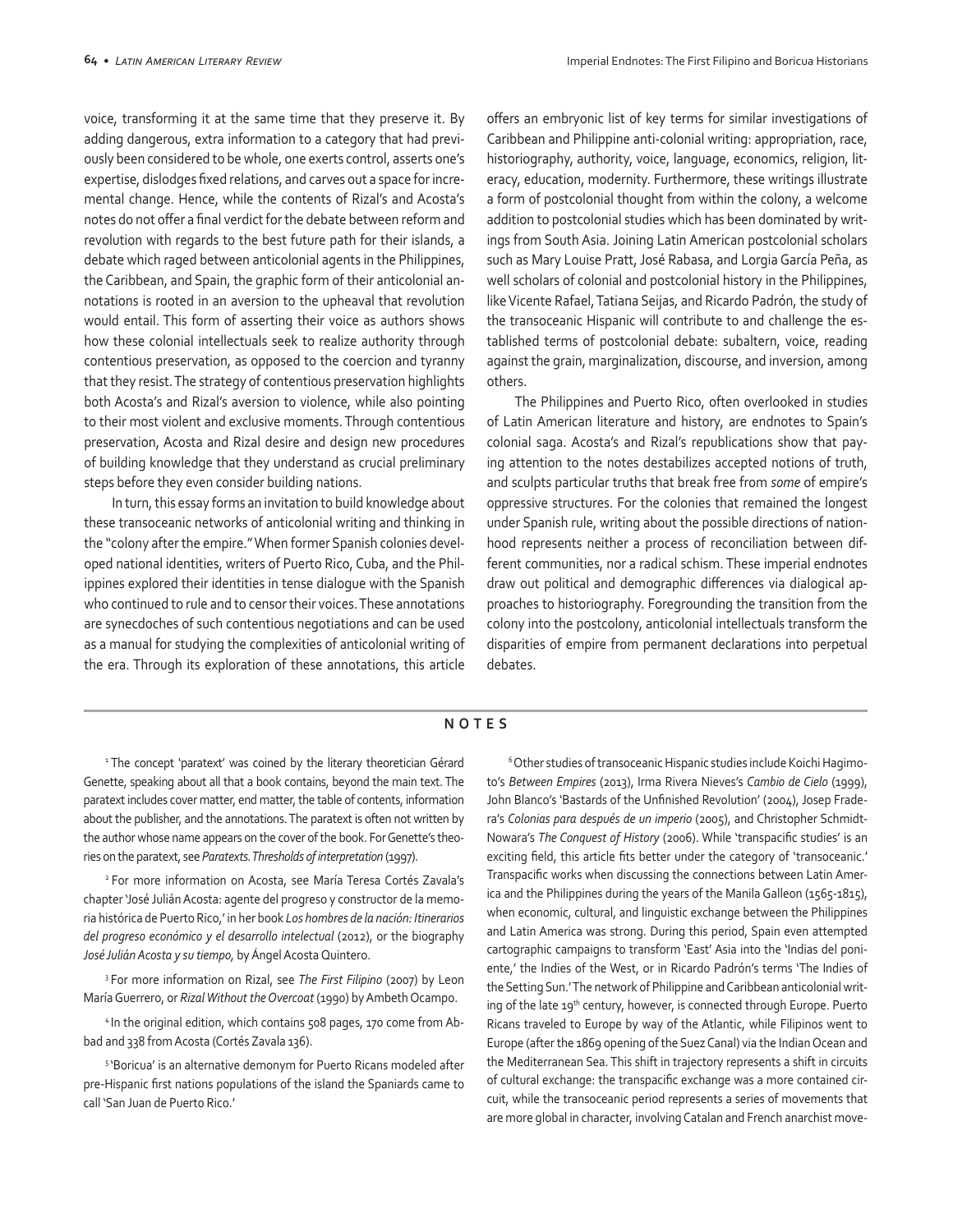ments, for example. For more information on the global aspect of transoceanic anticolonial writing, see Benedict Anderson's *Under Three Flags: Anarchism and the Anti-Colonial Imagination* (2007).

7 This term, '*desencuentros*,' comes from Julio Ramos's book *Desencuentros de la modernidad: Literatura y politica en el siglo XIX* (2003). It conjures a simultaneous convergence and divergence, a resonance that underlines distance, the effect of ships crossing in the night.

<sup>8</sup> This lasted until the early 19<sup>th</sup>-century, when the headquarters of the Philippine colony, Mexico, achieved independence.

9 The *Ilustrados* wrote mostly in Spanish, for four interrelated reasons. 1) Spanish served as a lingua franca between anticolonial Filipino intellectuals coming from diverse language groups. 2) It allowed for international dialogue with European sympathizers. 3) It undermined the system of power established by the friars that the *Ilustrados* protested. 4) It represented a path toward the education, enlightenment, and liberation of the people of the Philippines, which could be achieved, according to different Filipino thinkers, through their full integration into Spanish citizenship, the deliberate articulation of independence through education, or, finally, revolution. For more information on this 'foreign' code for self-invention, see Vicente Rafael's *The Promise of the Foreign: Nationalism and the Technics of Translation in the Spanish Philippines* (2005). And to further investigate 'Ilustrado' culture in the Philippines, see Caroline Hau's *Elites and Ilustrados in Philippine Culture* (2017).

10 I adopt and adapt the term 'chains of empire' from Julian Go's study of US rule in Puerto Rico and the Philippines in the early 20<sup>th</sup> century. It speaks to the interconnected, yet divergent conditions of distant colonies under the same empire. Focusing specifically on 'political education' in the Philippines and Puerto Rico, the US project of supposedly promoting an advancement of the colonies from a rudimentary stage to a point where they could achieve self-rule, Go argues that similar educational projects play out in dramatically divergent ways in these distant colonies. The 'chains' represent a form of connectivity and an unbreachable divider, a paradox which plays out also in the context of Spanish rule in these same regions.

<sup>11</sup> For example, 'filibustero' or freebooter or pirate was a term coined in the Caribbean and popularized in the Philippines, without the people of the Philippines understanding what it meant beyond indicating that whoever received such an epithet was in trouble (Anderson 2005, 59n-60n).The phenomenon of Filipinos not understanding or being able to pronounce the word 'filibustero' is humorously chronicled in José Rizal's first novel *Noli me tangere*, while also taking on a nebulous and powerful form in Rizal's second and final novel, aptly titled *El filibusterismo*.

<sup>12</sup> During 1860s to the 1880s, disparate sparks of inter-colonial dialogue emerged among colonial expatriates in Europe. For example, Cuban autonomist Rafael María de Labra met with various Filipinos, Puerto Ricans, and Cubans to discuss reforms, strategies, and the possibilities of inter-colonial organization. Labra met with Puerto Ricans Román Baldorioty de Castro and José Julián Acosta as president of the 'Sociedad Abolicionista Española' in 1865 (Cortés Zavala 29 and Hagimoto 132). Subsequently, in the 1880s, Labra counseled Filipinos living in Europe including Evaristo Aguirre and José Rizal on the merits of autonomism: seeking reform and self-rule from within Spain as opposed to a revolutionary break from Spain (Morillo Alicea 34).

<sup>13</sup> The English playwright Noel Coward compared footnotes to 'hav-

ing to go downstairs to answer the door while in the midst of making love' (quoted in Grafton 70).

<sup>14</sup> Acosta's and Rizal's annotations are not the first unruly commentaries of this kind in the colonial literature of the Spanish empire. They dialoque with intellectual heritage of  $17<sup>th</sup>$ -century masterpieces of disruption, Inca Garcilaso's *Comentarios reales* and Sor Juana Inés de la Cruz's 'Respuesta a Sor Filotea.' Like el Inca's commentary on Spanish colonization and Inca culture, published in 1609 the same year as Morga's history on the Philippines, Acosta and Rizal do not reassure the reader about the things that he or she already knows; they destabilize both the imperial account and the logic upon which imperial power is structured (Sommer 75). Like Sor Juana's 'Respuesta,' Acosta's and Rizal's responses to authority mimic conventions 'to the point of parody,' thus aiming to disassociate the 'natural associations' of power implicit in the discourses of the texts in which they engage and the time in which they live (Franco 29).

<sup>15</sup> In a similar vein, one of Acosta's students, Julio Vizcarrondo translates and comments French naturalist scientist André Pierre Ledru's 18th-century travel chronicle to Puerto Rico, in which Vizcarrondo inversely asserts that an annotator's silence reveals his agreement with the original text. Vizcarrondo takes issue with Ledru's claim that the people of Puerto Rico are lazy, pointing the blame for any of the island's productivity problems on unenlightened and unenlightening, protracted Spanish imperialism. He says that if he were not to speak up to this claim of laziness, the translator would act as an accomplice to such discursive violence (109).

<sup>16</sup> The Indios as a category were also scientifically buried in the early 19<sup>th</sup> century when the term was effaced from the national census in favor of the term 'pardo libre.' While the original justification for the switch was that there were no more 'pure' Indios, such logic seems marked more by social Darwinism than by a desire to register the demographic breakdown of Puerto Rico more subtly. By eliminating the category, government officials paved the way to speak of Indio extinction, as opposed to considering different forms of 'mixing' or other more complex racial breakdowns, common when considering African descendants (Castanha 94).

<sup>17</sup> Rizal's footnote: '...escribían de arriba abajo... la dirección horizontal se adaptó después de la llegada de los Españoles' (291).

<sup>18</sup> Rizal's footnote: '...Los Filipinos... célebres y diestros en la navegación, lejos de progresar, se han atrasado, pues si bien se construyen en las Islas barcos, podemos decir que son casi todos de modelo europeo. Desaparecieron los navíos que contenían cien remeros por banda y treinta soldados de combate; el país que un tiempo con medios primitivos fabricaba naos cerca de 2,000 toneladas, hoy tiene que acudir a puertos extraños, como Hong-Kong, para dar el oro arrancado a los pobres en cambio de inservibles cruceros…' (267)

<sup>19</sup> Historian Ambeth Ocampo clarifies that boats discovered in recent digs in the Philippines match Morga's description, but do not come close to Rizal's enormous 2000-ton boats (Ocampo 200). The archeological work of Eusebio Dizón suggests that 'the Indios were a metal using people, but did not possess the metallurgical knowledge attributed to them by Rizal… it is possible that the Indios were capable of forging the small cannons, or lantakas… although they are not used for warfare, but as ornaments for interior decoration' (quoted in Ocampo 199).

20 These moments of imprecision or loose extrapolation have led some historians like Ambeth Ocampo and John Schumacher to question the his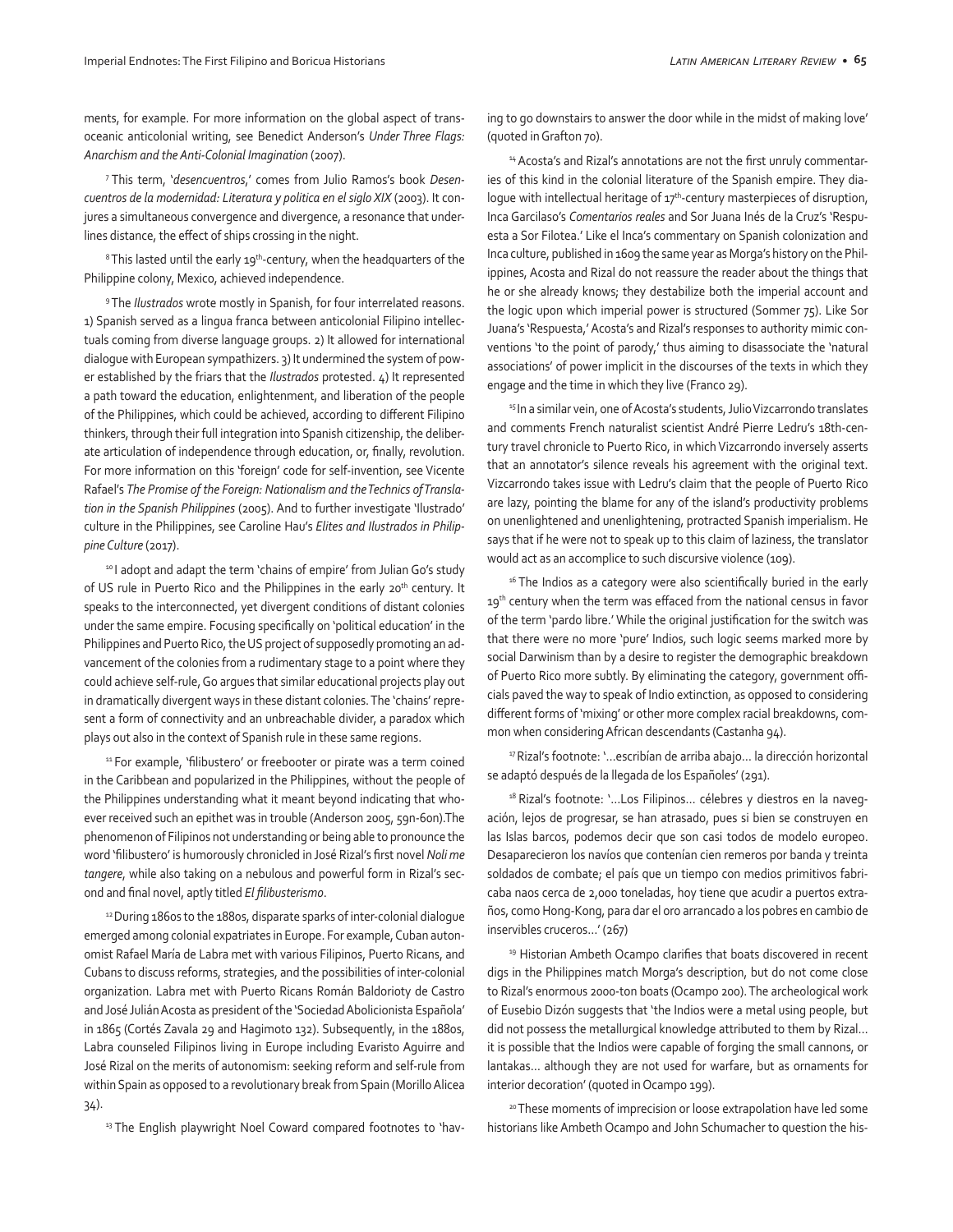torical merit of Rizal's annotations. In a moment of ethnocentric, intellectual condescension, Schumacher, who is not typically associated with the imperial apologists, echoed critiques frequently directed at Rizal by his Spanish detractors; Schumacher claimed that Rizal's notes illustrate how he is not trained in historiography and the immensity of the task before him 'proves too much' (22).

<sup>21</sup>Schmidt-Nowara affirms the Rizal's annotations to Morga's *Sucesos* represent a 'crucual work in the struggle for historical authority in the Philippines… Through this work of scholarship, Rizal confronted contemporary Spanish Historians on their own ground, refusing to acquiesce to the desire of Retana and others to monopolize authority over the colony's, or nation's, history. Rizal claimed his place in his nation's archive by reading, interpreting, and publishing the Morga. If his historical scholarship was not as incandescent as his fiction, it was still an important affirmation of the right and capacity of Filipino patriots to know their own history' (*Conquest* 180-1).

<sup>22</sup> Acosta puts his Eurocentric notions of progress that necessarily exclude non-white races on clear display when talking about immigration: 'Por fortuna, no conocemos, cual sucede en Cuba y en otras Antillas, ni á los hijos degradados de la India oriental ni a los viciosos súbditos del celeste imperio. En 1853, se intentó introducirlos; pero el que esto escribe mirará siempre como un honor el haber levantado su humilde voz contra una inmigración tan funesta' (386). Acosta 'humbly' boasts, seeing himself as protagonist of history, a defender of geopolitical borders from the penetration of immoral and vice-ridden immigrants.

<sup>23</sup> In Chapter Eight of Morga's history, Rizal responds to claims of Indio superstitions by pointing out that contemporary priests repeatedly commit the same crimes committed by Indio religious three centuries before. He subsequently enumerates Catholic superstitions that go against science while lining friars' pockets: '¿Qué se diría ahora de los que mueren, á pesar de todas las misas á las diferentes vírgenes, á pesar de las figuras de cera, de plata y otros ofrecimientos más llamativos y tentadores?' (313).

24 This combines well with *Ilustrado* Isabelo de los Reyes's collection of Filipino folk-lore, which argues that Filipinos learned their superstitions from Spaniards. Benedict Anderson's chapter 'The Rooster's Egg: Pioneering World Folklore in the Philippines' in *Under Three Flags* (2005), examines Isabelo de los Reyes's experiments in folklore, showing how such efforts represent both a challenge of Spanish intellectual and political authority, as well as a seed of global scientific disciplinary exchange.

<sup>25</sup> This passage also points to a further divergence between Acosta's and Rizal's annotations. While the fear of uprising informs Acosta's abolitionist views and platform with regards to literacy and immigration, Rizal identifies a similar fear, that which permeates Morga's passage about Chinese indentured rowers, as a source of violent policy and irrational historiography.

<sup>26</sup> Here, translation implies, in Vicente Rafael's terms, 'a sense of futurity harbored and kept in reserve, of the radical otherness of language surviving and producing effects beyond the moment of its articulation… [It] gives rise to the possibility of historical thought as the opening to that which is new and therefore always yet to come' (15).

<sup>27</sup> On how such an 'evacuation of history' makes room for alternative histories, John Blanco says, 'The hollowing out of Morga's authority fulfills the rhetorical function of creating spaces in the interstices of the text, "cracks in the parchment curtain," as a contemporary Philippine historian once said, in which the continuity of Spanish sovereignty, its essential right and glory, have to give way to the ghostly presence of *other continuities*' (251).

#### **WORKES CITED**

- Abbad y Lasierra, Íñigo. *Historia Geográfica, Civil y Natural de la Isla de San Juan Bautista de Puerto Rico*. Ed. José Julián de Acosta y Calvo. San Juan: Ediciones Doce Calles, 2002. Print.
- Acosta Quintero, Ángel. *José Julián Acosta y su tiempo*. San Juan: Instituto de Cultura Puertorriqueña, 1965. Print.
- Anderson, Benedict. *Imagined Communities: Reflections on the Origin and Spread of Nationalism.* New York: Verso, 2006. Print.
- Anderson, Benedict. *Under Three Flags: Anarchism and the Anti-Colonial Imagination*. New York: Verso, 2005. Print.
- Arendt, Hannah. 'What is authority? (1954)' http://pevpat-ugent.be/ wpcontent/uploads/ 2016/09/H-Arendt-what-is-authority.pdf. Visited on 9/13/2017.
- Bakhtin, M. M. *The Dialogic Imagination: Four Essays*. Ed. Michael Holquist. Tr. Caryl Emerson and Michael Holquist. Austin: University of Texas Press, 1981. Print.
- Blanco, John D. *Frontier Constitutions: Christianity and Colonial Empire in the Nineteenth-Century Philippines*. Berkeley, University of California Press, 2009. Digital.
- Castanha, Tony. *The Myth of Indigenous Extinction: Continuity and Reclamation in Borinken*. New York: Palgrave Macmillan, 2011. Print.
- Chatterjee, Partha. *Nationalist Thought and the Colonial World: A Derivative Discourse.* London: Zed Books, 1993. Online.
- Constantino, Renato and Leticia. *A History of the Philippines: From the Spanish Colonization to the Second World War*. Quezon City: Monthly Review Press, 1975. Print.
- Cortés Zavala, María Teresa. *Los hombres de la nación: Itinerarios del progreso económico y el desarrollo intelectual, Puerto Rico en el siglo XIX*. México: Universidad Michoacana de San Nicolás de Hidalgo (Doce Calles), 2012. Print.
- Díaz Quiñones, Arcadio. *El arte de bregar*. San Juan: Ediciones Callejón, 2000. Print.
- 'Encomienda.' Entry to the online edition of Oxford English Dictionary. http://ow.ly/Mc2nL. Accessed 27 April 2014.
- Fradera, Josep M. *Colonias para después de un imperio*. Barcelona: Edicions Bellaterra, 2005. Print.
- Foucault, Michel. *Society Must be Defended*. New York: Picador, 2003. Digital.
- Franco, Jean. *Plotting Women: Gender & Representation in Mexico.* New York: Colombia University Press, 1989. Digital.
- García, Gervasio L. 'Estudio Introductorio: Historiar bajo censura, La primera historia puertorriqueña.' In: Abbad y Lasierra, Íñigo. *Historia Geográfica, Civil y Natural de la Isla de San Juan Bautista de Puerto Rico*. Ed. José Julián de Acosta y Calvo. San Juan: Ediciones Doce Calles, 2002. Print.